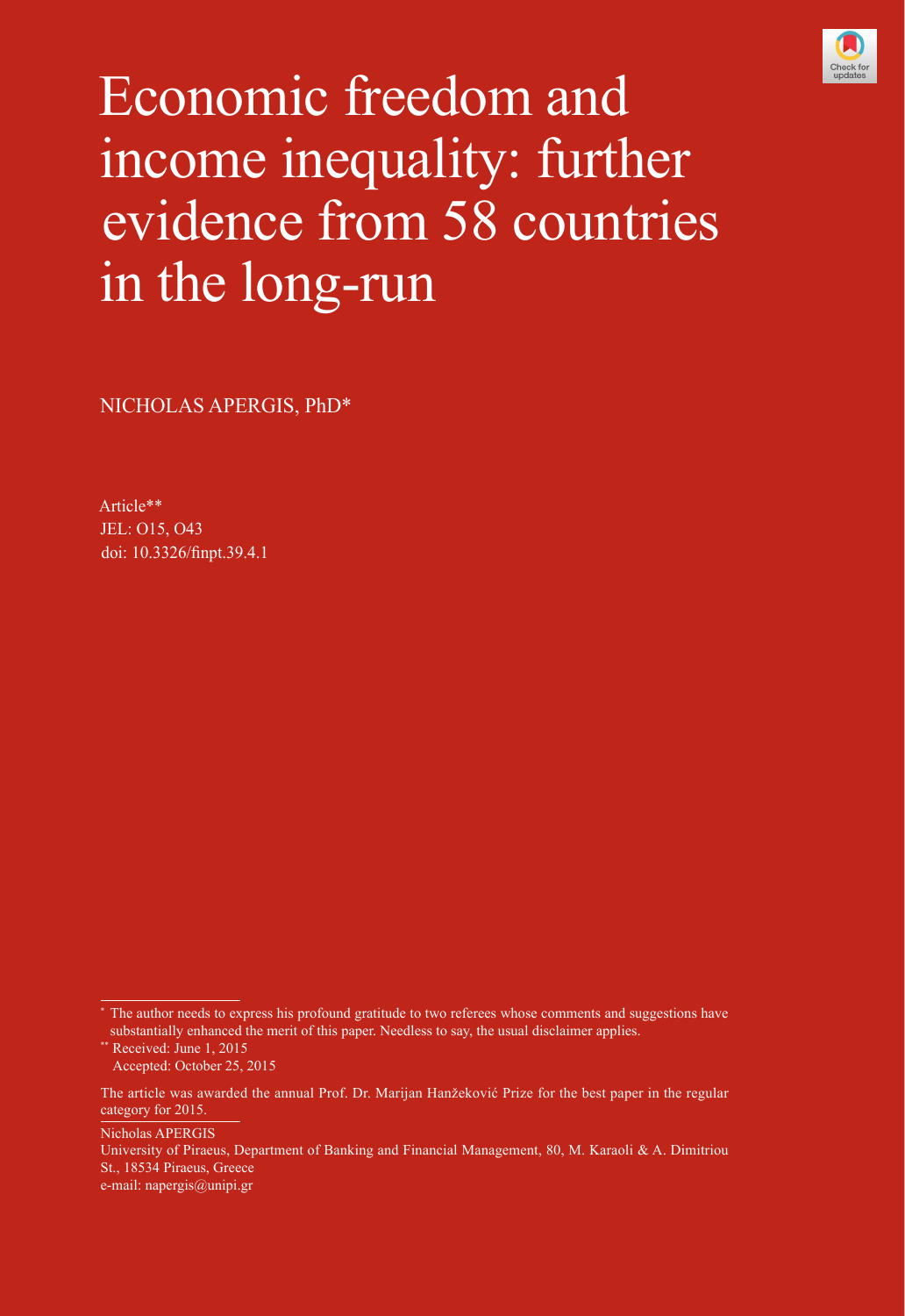## 350 **Abstract**

*This study employs panel data for 58 countries from 1980-2010, to investigate the dynamic relationship between economic freedom and income inequality. Both linear and non-linear (Panel Smooth Threshold Regression) cointegration estimation methods are used to identify a long-run equilibrium relationship between the overall economic freedom index and its components, and income inequality. The linear long-run parameter estimates for the entire panel of countries show that the association is negative, while the non-linear long-run parameter estimates indicate that above a threshold point the association between economic freedom and income inequality is negative, while below this threshold point the association is positive.* 

*Keywords: economic freedom, Economic Freedom Index, income distribution*

#### **1 INTRODUCTION**

Economic freedom is a multifaceted concept which can have differing relations with income distribution at different stages of economic freedom. Kuznets (1955) hypothesized that as economic growth occurs, inequality in the distribution of income may initially increase with structural change, and then decrease in the long run, beyond a certain point. This proposition known as the inverted U-hypothesis, has relevance for the relationship between economic freedom and income distribution. At the early stages of economic freedom, income inequality can increase due to market allocation benefiting high income groups, however, in later stages of economic freedom, as income rises and the standard of living overall improves, income inequality can fall. If the income of low-income groups grows at a faster rate than that of other income groups, then greater economic freedom will lead to greater equality in income distribution. The question this paper attempts to answer is whether economic freedom leads to greater equality in income distribution.

Studies undertaken on freedom and income distribution are sparse. Additionally, there is no consensus in the literature as to the net impact of economic freedom on income distribution. Therefore, the contribution of this study to the literature is threefold. First, we employ both linear and non-linear panel (Panel Smooth Threshold Regression – PSTR) cointegration methods to investigate the relationship between economic freedom and income inequality. The non-linear estimation methodologies provide clear information on the relationship between economic freedom and income inequality changes over different stages of economic freedom. The only studies that account for the presence of thresholds in the economic freedom-income inequality relationship are those by Carter (2006) and Bennett and Vedder (2013).

We advance upon these studies by using the PSTR estimation method which allows the income inequality-economic freedom coefficient to vary not only across countries, but also over time. We also employ the Economic Freedom Index (EFI) of Gwartney et al. (2006) to measure economic freedom, and the Gini coefficient to measure income inequality. Another consideration is that some EFI components

financial

theory

nicholas

apergis: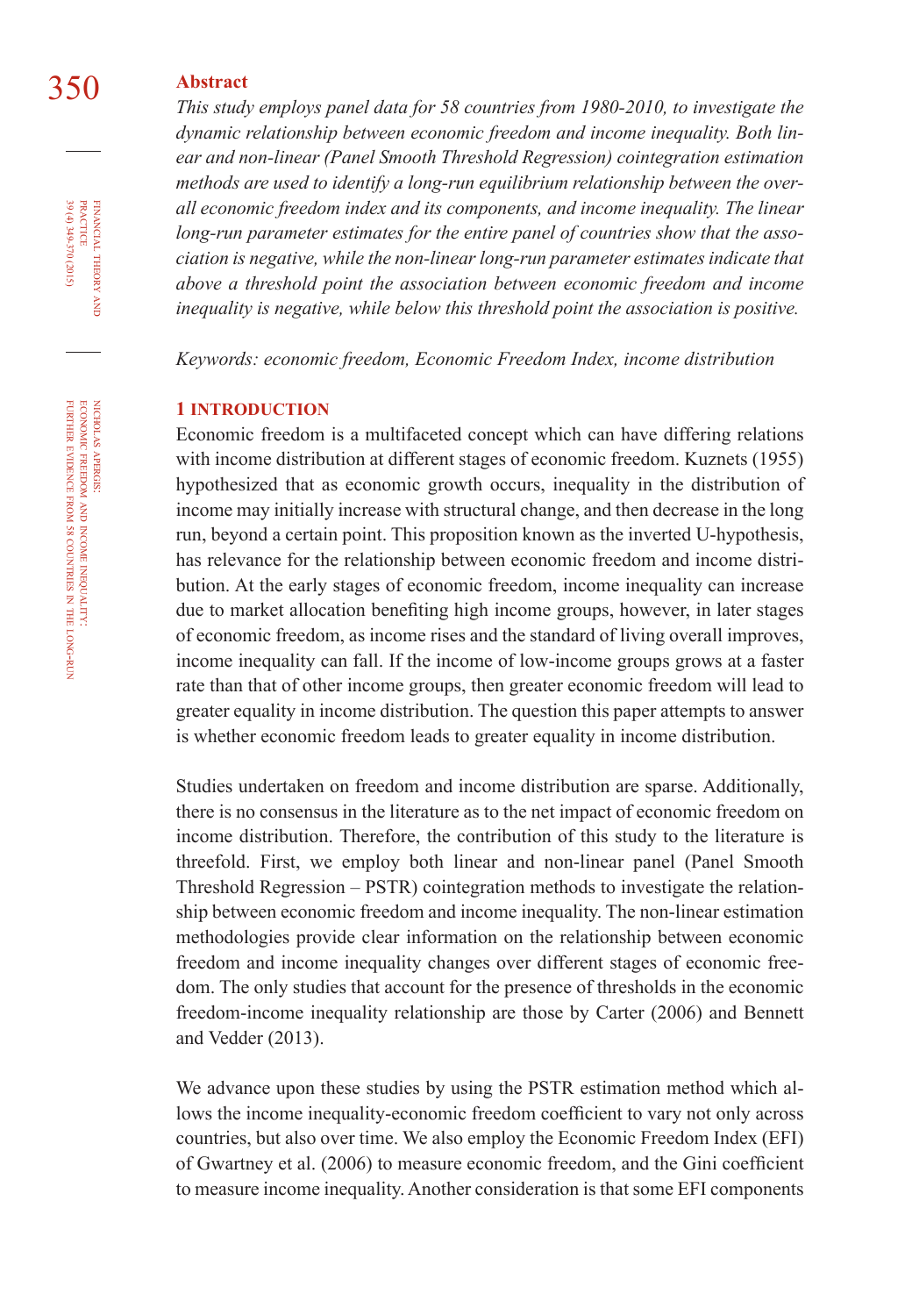could lead to growth and reduce inequality more than other components. How-<br>351 ever, the current literature investigates the effects of different EFI components on economic growth. For this reason, this paper also investigates the impact of the different components of the EFI (i.e., size, taxation and labour structure) on income inequality. Third, there could be regional heterogenenity in the relationship between the EFI and income inequality. Accordingly, we account for this regional heterogeneity by conducting the analysis not only at the overall level, but also separately for each region.

The paper is structured as follows. Section 2 discusses the literature. Section 3 presents the data including unit root tests. Section 4 presents empirical results for the linear model, and robustness tests across components of the EFI and across regions. Section 5 presents results for the non-linear model and section 6 concludes.

#### **2 THE LITERATURE**

Studies which investigate the relationship between economic freedom and income inequality include those by Berggren (1999), Scully (2002), Ashby and Sobel (2008), Carter (2006) and Apergis et al. (2013). Berggren (1999) argues that an increase in economic freedom leads to lower taxes, a relaxation of regulations, and higher economic growth. Scully (2002) examines the role of economic freedom in income distribution for a pooled sample of 26 countries using the EFI of Gwartney et al. (2006). The author concludes that economic freedom leads to greater equality with the existence of a marginal trade-off between growth and income inequality. Employing an unbalanced panel of 126 countries and the EFI, Carter (2006) argues that higher levels of economic freedom can increase income equality by extending income-earning prospects, but also reduce equality by diminishing income redistribution opportunities. He finds that the latter effect outweighs the former except at very low levels of freedom; therefore, implying a trade-off between economic freedom and income equality, with the impact of economic freedom increasing at higher levels of freedom. Clark and Lawson (2008) investigate the role of tax policy in income distribution and they document evidence in favour of increased income equality due to progressive taxation with high top marginal tax rates. Bennett and Vedder (2013) investigate the dynamic relationship between economic freedom and income inequality across the U.S. states. They provide robust evidence showing that increases in economic freedom are associated with lower income inequality. However, they also provide supportive evidence that the relationship depends on the initial level of economic freedom, implying that there may be an inverted U-shaped relationship with the inflection point being explicitly determined.

Ashby and Sobel (2008) investigate the link between economic freedom and income distribution across U.S. states using the Economic Freedom of North America Index (EFNA), as introduced by Karabegovic and McMahon (2005). Their results highlight that increases in economic freedom correspond with lower inequality. Apergis et al. (2013) examine the relationship between income inequality and 39 (4) 349-370 (2015) FINANCIAL THEORY<br>PRACTICE 39 (4) 349-370 (2015) practice financial theory i<br>And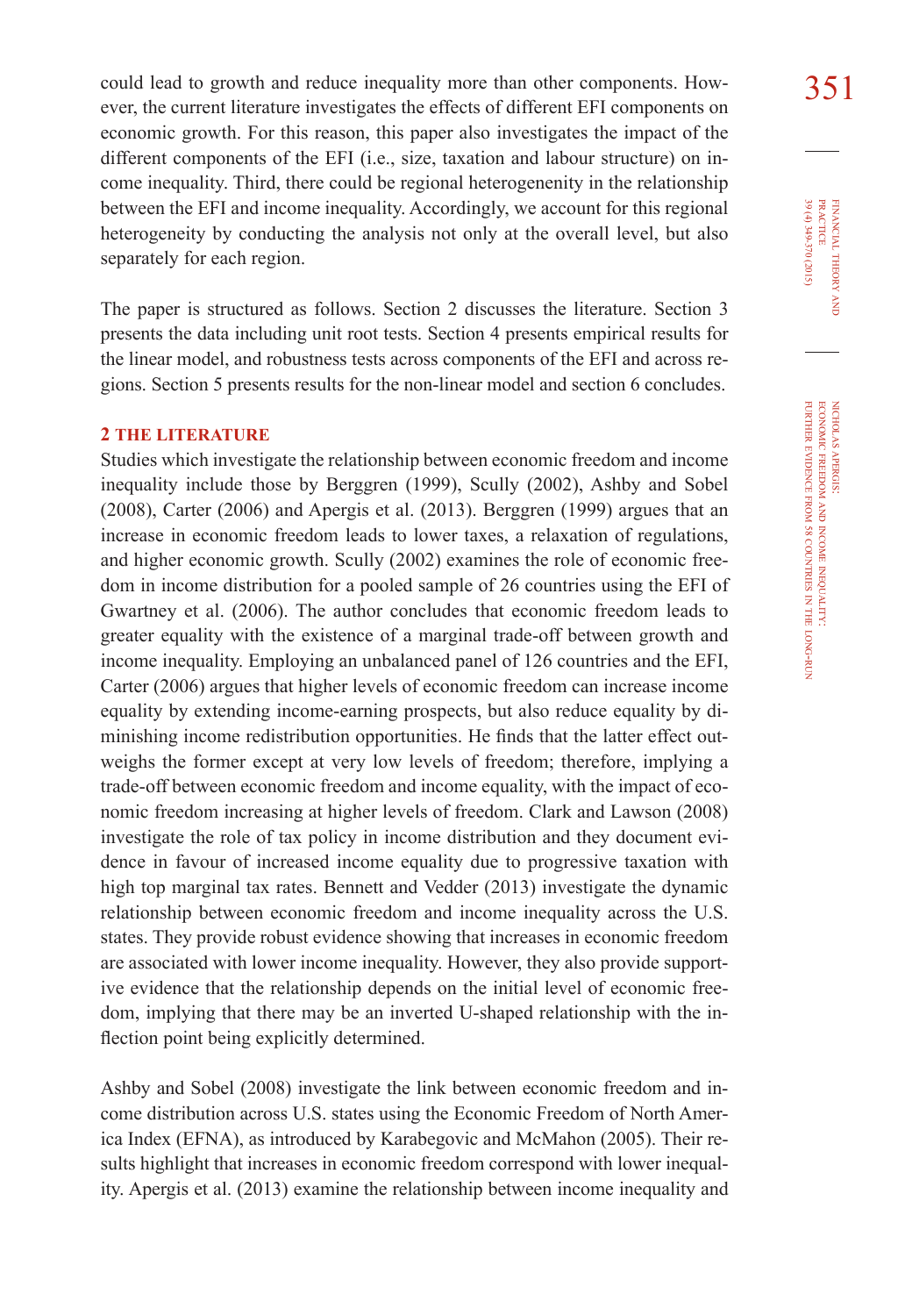352 economic freedom across the U.S. Their findings document bi-directional causality between economic freedom and income inequality in both the short- and long- run.

> Given the inconclusive results on the relationship between economic freedom and inequality, in the empirical analysis that follows we extend upon the literature by accounting for non-linear (i.e., threshold) effects, and investigate the relationship between economic freedom and inequality across components of the EFI and across regions. Our results demonstrate that the relationship between economic freedom and income inequality is non-linear.

#### **3 DATA**

#### **3.1 DATA**

The data for this study include annual observations over 1980-2010 for an unbalanced panel of 58 countries which constitutes a representative cross-section of the regions covering Europe, Asia, the Americas (North and South) and the Pacific. The list of countries is provided in the appendix. The unbalanced panel is associated with a number of countries in which data availability prompted for using data over the 1991-2010 time span. These countries included in this particular sample were: Bulgaria, Croatia, Poland, Romania, Slovakia and Slovenia.

The variables include: the **Gini coefficient** (GI), proxying for inequality is the dependent variable. The Gini coefficient can vary anywhere from 0 (perfect income equality) to 1 (perfect income inequality). The primary independent variable of interest is the **Economic Freedom Index** (EFI). The EFI measures the degree of economic freedom in five main areas: (1) Size of Government; (2) Legal System and Security of Property Rights; (3) Sound Money; (4) Freedom to Trade Internationally; (5) Regulation. Within these five main areas there are 24 components. Each component is measured from 0 ("no economic freedom") to 10 ("full economic freedom"). Gwartney and Lawson (2002) argue that economic freedom declines when taxes, government expenditures, and regulations are substituted for personal preference, voluntary exchange, and market coordination. Accordingly, we examine the effects not only of the overall index, but also individual components of the index that are important for creating greater equality in income, on income distribution. These components include: the size of government (SIZE), proxied by the sum of general government consumption expenditures as percentage of  $GDP + total$  transfers and subsidies as percentage of  $GDP + social$  security payments as percentage of GDP, total tax revenues as percentage of GDP (TAX), and labour market freedom (LAB), proxied by the sum of the minimum wage legislation index + union density.

Other control variables used are based upon the previous literature. We include **Per capita income** (CAPY) to capture the level of development of a country (Carter 2006), the **Unemployment rate** (U), and the **share of population over the age 65** (POP65) to capture welfare expenditures of the government (Carter, 2006), and the **college attainment rates** (COL) to measure literacy (Ashby and Sobel, 2008).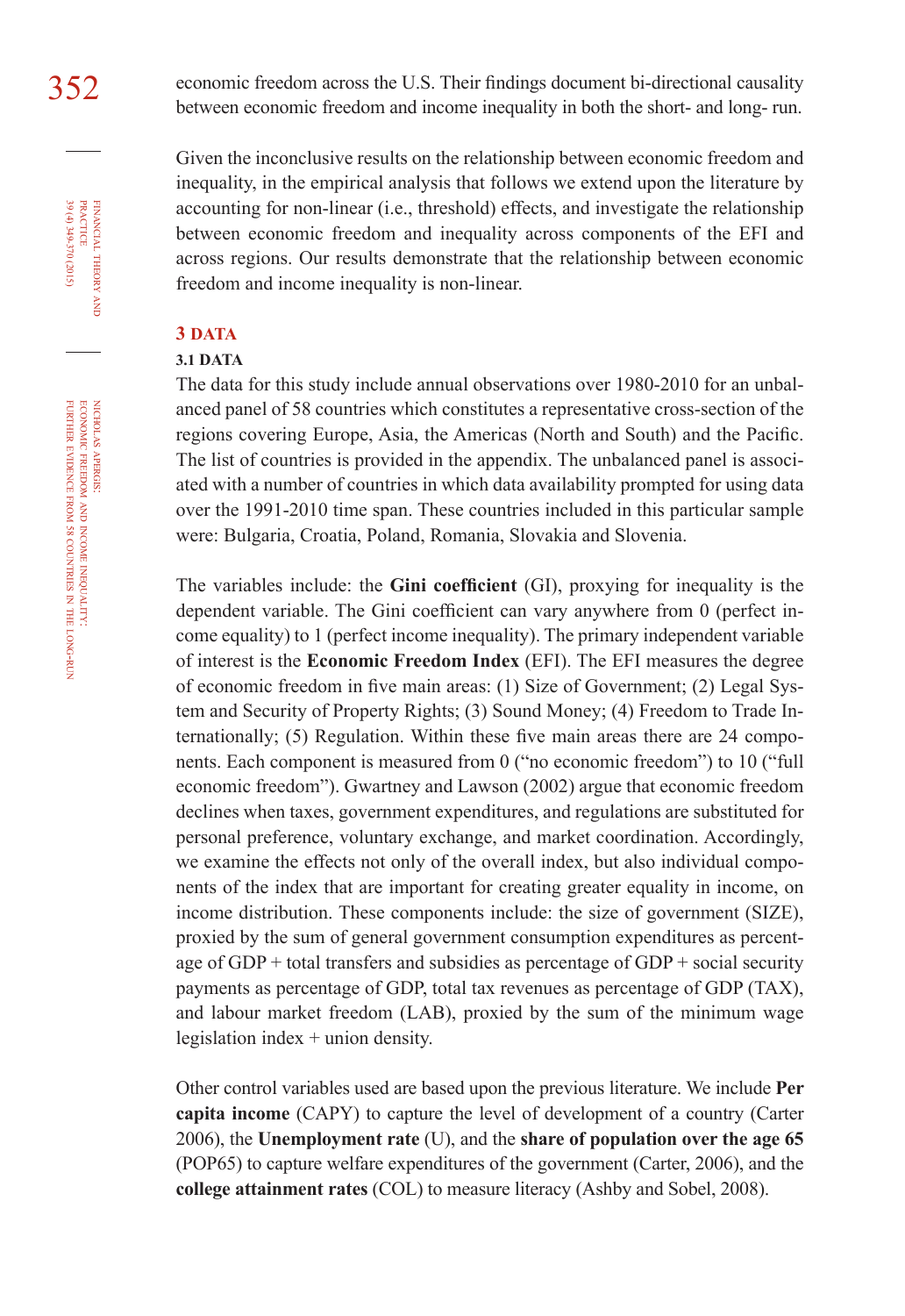While some data for variables go back to 1970, a complete panel with no missing  $353$ values is currently available for all countries for only the years 1980-2010. Therefore our study covers this time period. The economic freedom data are from the Fraser Institute's Economic Freedom of the World (*Free the World.com* site) index compiled by Gwartney et al. (2006). The rest of the data series are from *Datastream*.

## **3.2 UNIT ROOT TESTS**

We begin the analysis by examining the presence of cross-sectional dependence. Panel unit root tests of the first-generation can lead to spurious results (because of size distortions) if significant degrees of positive residual cross-section dependence exist and are yet ignored. Consequently, the implementation of second-generation panel unit root tests is desirable only when it has been established that the panel is subject to a significant degree of residual cross-section dependence. In cases in which cross-section dependence is not sufficiently high, a loss of power might result if second-generation panel unit root tests that allow for cross-section dependence are employed. Therefore, before selecting the appropriate panel unit root test, it is crucial to provide some evidence on the degree of residual crosssection dependence.

The cross-sectional dependence (CD) statistic by Pesaran (2004) is based on a simple average of all pair-wise correlation coefficients of the OLS residuals obtained from standard augmented Dickey-Fuller (1979) regressions for each variable in the panel. Under the null hypothesis of cross-sectional independence, the CD test statistic follows asymptotically a two-tailed standard normal distribution. The results reported in table 1 uniformly reject the null hypothesis of cross-section independence, providing evidence of cross-sectional dependence in the data. The statistical significance of the CD statistics signifies the presence of cross dependence, irrespectively of the number of lags (i.e., from 1 to 4) included in the ADF regressions.

## **Table 1**

| <b>Variables</b>  | Lags                  |                       |                       |                       |
|-------------------|-----------------------|-----------------------|-----------------------|-----------------------|
|                   |                       | 2                     | 3                     | 4                     |
| <b>EFI</b>        | $[0.00]$ <sup>a</sup> | $[0.00]$ <sup>a</sup> | $[0.00]$ <sup>a</sup> | $[0.04]$ <sup>b</sup> |
| GI                | $[0.00]$ <sup>a</sup> | $[0.00]$ <sup>a</sup> | $[0.00]$ <sup>a</sup> | $[0.00]$ <sup>a</sup> |
| <b>SIZE</b>       | $[0.00]$ <sup>a</sup> | $[0.00]$ <sup>a</sup> | $[0.00]$ <sup>a</sup> | $[0.00]$ <sup>a</sup> |
| <b>YTAX</b>       | $[0.00]$ <sup>a</sup> | $[0.00]$ <sup>a</sup> | $[0.02]$ <sup>b</sup> | $[0.03]$ <sup>b</sup> |
| LAB               | $[0.00]$ <sup>a</sup> | $[0.02]$ <sup>b</sup> | $[0.00]$ <sup>a</sup> | $[0.02]$ <sup>b</sup> |
| <b>CAPY</b>       | $[0.03]$ <sup>b</sup> | $[0.00]$ <sup>a</sup> | $[0.02]$ <sup>b</sup> | $[0.03]^{b}$          |
| $\mathbf{U}$      | $[0.00]$ <sup>a</sup> | $[0.04]$ <sup>b</sup> | $[0.00]$ <sup>a</sup> | $[0.00]$ <sup>a</sup> |
| POP <sub>65</sub> | $[0.00]$ <sup>a</sup> | $[0.00]$ <sup>a</sup> | $[0.02]$ <sup>b</sup> | $[0.01]$ <sup>a</sup> |
| <b>COL</b>        | $[0.00]$ <sup>a</sup> | $[0.00]$ <sup>a</sup> | $[0.00]$ <sup>a</sup> | $[0.01]$ <sup>a</sup> |

*Cross-section dependence (CD) test: cross-section correlations of the residuals in ADF(p) regressions*

*Notes: under the null hypothesis of cross-sectional independence the CD statistic is distributed as a two tailed standard normal. Results are based on the test of Pesaran (2004). Figures in*  parentheses denote p-values. Significance levels: <sup>a</sup>(l%) and <sup>b</sup>(5%).

39 (4) 349-370 (2015) FINANCIAL THEORY<br>PRACTICE 39 (4) 349-370 (2015) practice financial theory i<br>And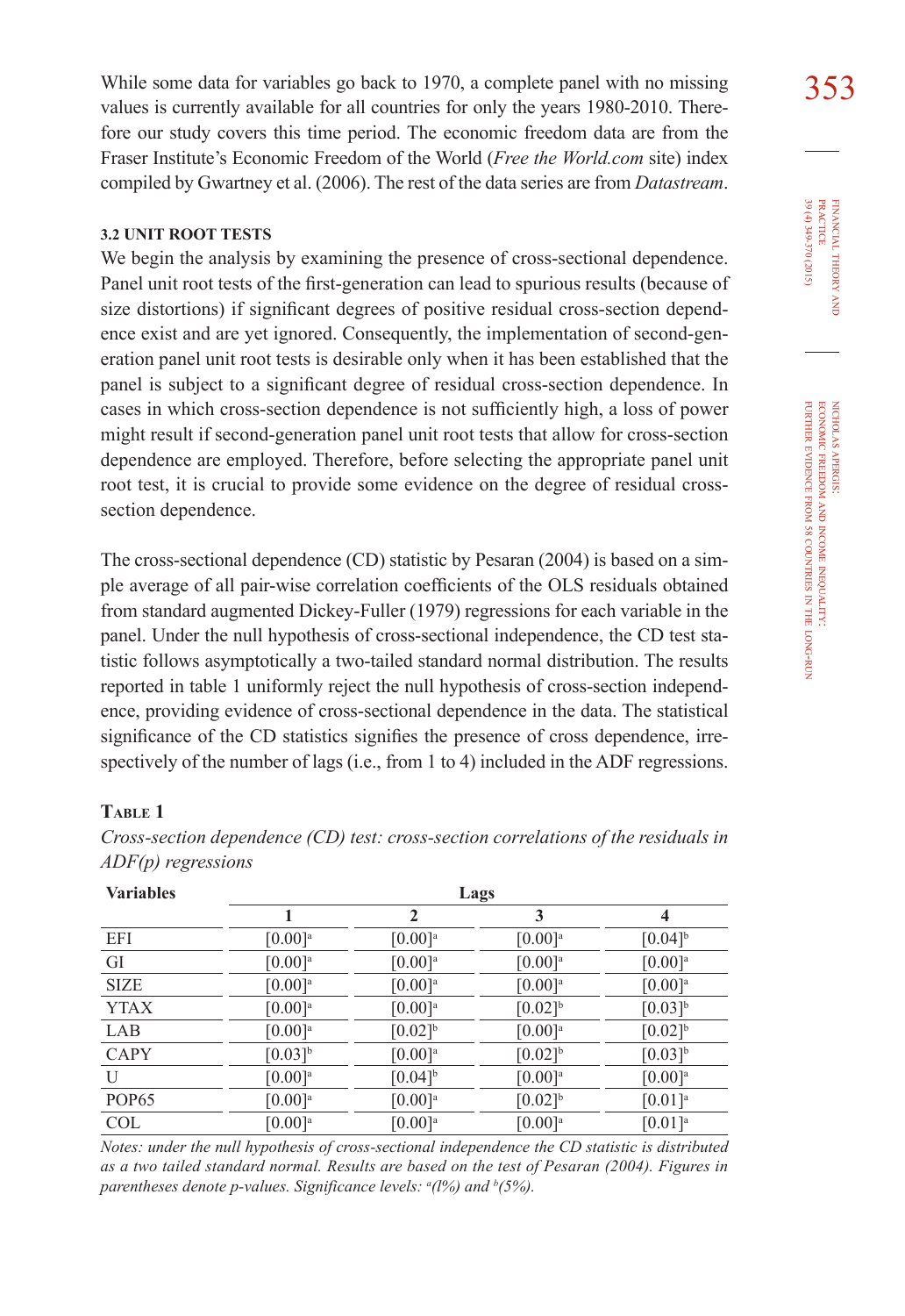354 Two second-generation panel unit root tests are employed to determine the degree of integration in the respective variables. The Pesaran (2007) panel unit root test does not require the estimation of factor loading to eliminate cross-sectional dependence. Specifically, the usual ADF regression is augmented to include the lagged cross-sectional mean and its first difference to capture the cross-sectional dependence that arises through a single-factor model. The null hypothesis of the Pesaran (2007) test implies the presence of a unit root across all variables under investigation. The bootstrap panel unit root tests by Smith et al. (2004) utilize a sieve sampling scheme to account for both the time series and cross-sectional dependence in the data through bootstrap blocks. All four tests by Smith et al. (2004) are constructed with a unit root under the null hypothesis and heterogeneous autoregressive roots under the alternative hypothesis. The results of these panel unit root tests are reported in table 2 and support of the presence of a unit root in all variables under consideration.

#### **Table 2**

*Panel unit root tests* 

| <b>Variables</b>    | Pesaran              | Pesaran              |                      |                    |                      | Smith et al. Smith et al. Smith et al. Smith et al. |
|---------------------|----------------------|----------------------|----------------------|--------------------|----------------------|-----------------------------------------------------|
|                     | <b>CIPS</b>          | $CIPS*$              | t-test               | <b>LM-test</b>     | max-test             | min-test                                            |
| EFI                 | $-1.35$              | $-1.41$              | $-1.52$              | 3.02               | $-1.25$              | 1.45                                                |
| $\Delta$ EFI        | $-5.62$ <sup>a</sup> | $-5.33^{\rm a}$      | $-5.42^{\circ}$      | $18.93^{\rm a}$    | $-6.72$ <sup>a</sup> | 6.53 <sup>a</sup>                                   |
| GI                  | $-1.28$              | $-1.26$              | $-1.25$              | 3.15               | $-1.39$              | 1.28                                                |
| $\Delta \text{GI}$  | $-5.69$ <sup>a</sup> | $-5.31$ <sup>a</sup> | $-6.34$ <sup>a</sup> | $17.51^a$          | $-7.85$ <sup>a</sup> | 7.31 <sup>a</sup>                                   |
| <b>SIZE</b>         | $-1.14$              | $-1.22$              | $-1.28$              | 2.36               | $-1.43$              | 1.25                                                |
| $\Delta$ SIZE       | $-6.44$ <sup>a</sup> | $-6.58a$             | $-5.73$ <sup>a</sup> | $16.74^{\circ}$    | $-8.74$ <sup>a</sup> | 6.56 <sup>a</sup>                                   |
| YTAX                | $-1.52$              | $-1.52$              | $-1.34$              | 1.23               | $-1.29$              | 1.18                                                |
| ΔYTAX               | $-7.49$ <sup>a</sup> | $-6.42$ <sup>a</sup> | $-5.63a$             | 15.98 <sup>a</sup> | $-7.81$ <sup>a</sup> | $6.75^{\rm a}$                                      |
| LAB                 | $-1.35$              | $-1.34$              | $-1.36$              | 1.22               | $-1.25$              | 1.26                                                |
| $\Delta$ LAB        | $-7.54$ <sup>a</sup> | $-6.16a$             | $-6.65$ <sup>a</sup> | $18.85^{\circ}$    | $-8.53^{\rm a}$      | $7.64^{\circ}$                                      |
| <b>CAPY</b>         | $-1.22$              | $-1.33$              | $-1.34$              | 1.51               | $-1.34$              | 1.48                                                |
| $\triangle$ CAPY    | $-5.54^{\circ}$      | $-5.51^{\circ}$      | $-5.82$ <sup>a</sup> | $18.95^{\circ}$    | $-6.84$ <sup>a</sup> | 6.81 <sup>a</sup>                                   |
| U                   | $-1.29$              | $-1.30$              | $-1.44$              | 1.12               | $-1.37$              | 1.26                                                |
| ΔU                  | $-7.23$ <sup>a</sup> | $-6.63a$             | $-5.81a$             | 18.98 <sup>a</sup> | $-7.66a$             | 7.22 <sup>a</sup>                                   |
| POP <sub>65</sub>   | $-1.36$              | $-1.33$              | $-1.35$              | 1.19               | $-1.34$              | 1.28                                                |
| $\Delta$ POP65      | $-5.52^{\rm a}$      | $-5.44^{\circ}$      | $-7.83$ <sup>a</sup> | $17.92^{\rm a}$    | $-5.78a$             | 5.79a                                               |
| COL                 | $-1.26$              | $-1.31$              | $-1.34$              | 1.46               | $-1.22$              | 1.35                                                |
| $\Delta \text{COL}$ | $-5.71$ <sup>a</sup> | $-5.52^{\rm a}$      | $-6.59a$             | $17.85^{a}$        | $-5.74$ <sup>a</sup> | 6.53 <sup>a</sup>                                   |

*Notes: Δ denotes first differences. A constant is included in the Pesaran (2007) tests. Rejection of the null hypothesis indicates stationarity in at least one country. CIPS\* = truncated CIPS test. Critical values for the Pesaran (2007) test are -2.40 at 1%, -2.22 at 5%, and -2.14 at 10%, respectively, a denotes rejection of the null hypothesis. Both a constant and a time trend are included in the Smith et al. (2004) tests. Rejection of the null hypothesis indicates stationarity in at least one country. For both tests the results are reported at lag = 4. The null hypothesis is that of a unit root.* 

Given that the respective variables are integrated of order one, we perform the Pedroni (1999, 2004) heterogeneous panel cointegration test to determine whether a long-run equilibrium relationship exists as follows:

39 (4) 349-370 (2015) FINANCIAL THEORY<br>PRACTICE 39 (4) 349-370 (2015) practice financial theory and

nicholas apergis: economic freedom NICHOLAS APERGIS:<br>ECONOMIC FREEDOM AND INCOME INEQUALITY: income inequality: further evidence from 58 countries in the long-run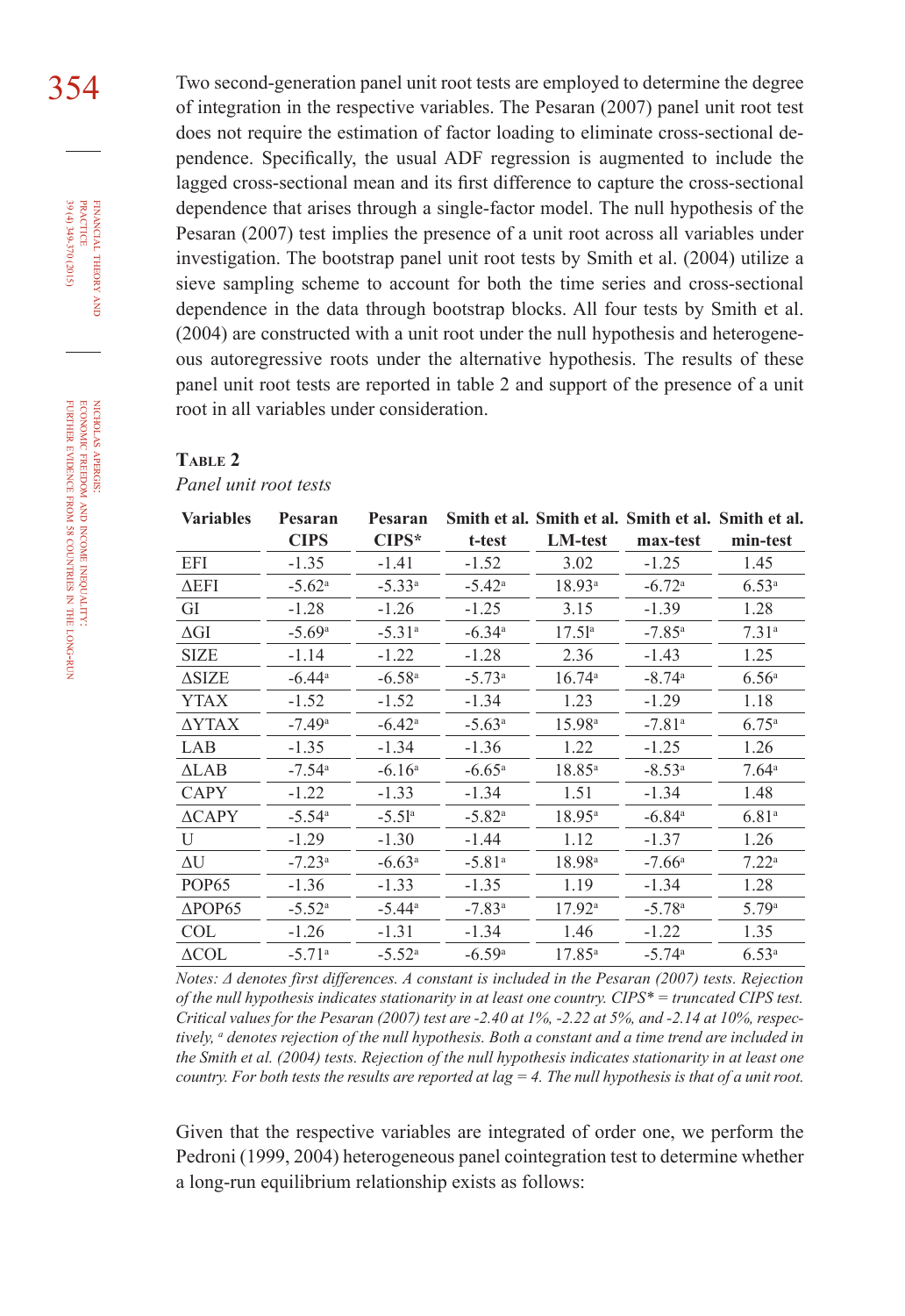$$
GI_{it} = \alpha_{i} + \delta_{i}t + \beta_{li}EFI_{it} + \beta_{2i}CAPY_{it} + \beta_{3i}U_{it} + \beta_{4i}POP65_{it} + \beta_{5i} COL_{it} + \varepsilon_{it}
$$
 (1)

where  $i = 1, ..., N$  for each state in the panel and  $t = 1, ..., T$  refers to the time period. The parameters  $\alpha$ , and  $\delta$  allow for the possibility of country-specific fixed effects and deterministic trends, respectively. In light of the specification of equation (1), we proceed with testing the null hypothesis of no cointegration,  $\rho = 1$ , based on a unit root test of the residuals:

$$
\varepsilon_{it} = \rho_i \varepsilon_{it-1} + w_{it} \tag{2}
$$

where the estimated residuals,  $\varepsilon$ <sub>*it*</sub>, represent deviations from the long-run equilibrium relationship. Following Pedroni (1999, 2004) both within-dimension and between-dimension approaches to panel cointegration tests are performed. The panel tests based on the within-dimension approach (panel  $\nu$ , panel  $\rho$ , panel *PP*, and panel *ADF-statistics*) essentially pool the autoregressive coefficients across different states for the unit root tests on the estimated residuals, taking into account common time factors and heterogeneity across states. The group mean panel tests based on the between-dimension approach (group  $\rho$ , group *PP*, and group *ADF-statistics*) are founded on averages of the individual autoregressive coefficients associated with the unit root tests of the residuals for each state in the panel. All seven test statistics, as shown in Panel A of table 3, reject the null hypothesis of no cointegration at the 1% significance level.

#### **Table 3**

#### *Panel cointegration tests, FMOLS and DOLS estimates*

| <b>Panel Test Statistics:</b> |                        | <b>Group Mean Panel Test Statistics:</b> |              |  |
|-------------------------------|------------------------|------------------------------------------|--------------|--|
| Panel v-statistic             | 39.89566*              | Group $\rho$ -statistic                  | $-39.78508*$ |  |
| Panel p-statistic             | $-38.80943*$           | Group PP-statistic                       | $-38.24369*$ |  |
| Panel PP-statistic            | $-38.78062^*$          | Group ADF-statistic                      | $-7.69045^*$ |  |
| Panel ADF-statistic           | $-783287$ <sup>*</sup> |                                          |              |  |

#### **Panel A: Panel cointegration tests**

*Notes: both the panel and group mean panel tests are distributed asymptotically as standard normal. Of the seven tests, the panel v-statistic is a one-sided test in which large positive values reject the null hypothesis of no cointegration. For the remaining test statistics, large negative values reject the null hypothesis of no cointegration. Statistical significance at the 1% significance level is denoted by \*.* 

#### **Panel B: FMOLS and DOLS long-run parameter estimates**

| <b>FMOLS</b>      | $(14.6)^* (-12.3)^* (10.8)^* (-6.19)^* (5.86)^* (-7.14)^*$ | $GI = 2.613 - 0.128$ $EFI + 0.224$ $CAPY - 0.129$ $U + 0.068POP65 - 0.115COL$ |  |
|-------------------|------------------------------------------------------------|-------------------------------------------------------------------------------|--|
| Adj. $R^2 = 0.57$ | $LM = 1.12$<br>[0.42]                                      | $RESET = 1.37$<br>[0.25]                                                      |  |

FINANCIAL THEORY PRACTICE 39 (4) 349-370 (2015) 39 (4) 349-370 (2015) practice financial theory i<br>And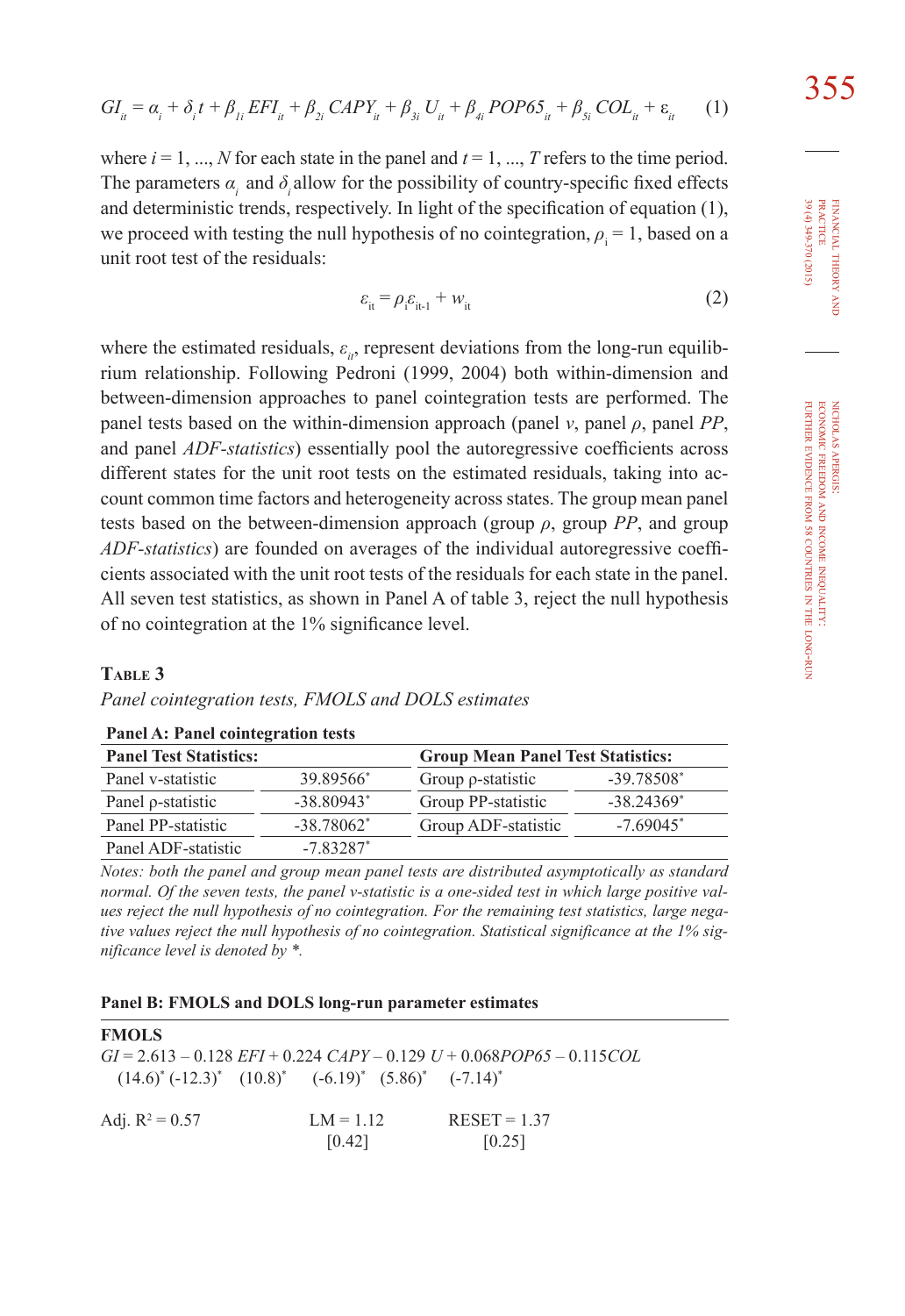*GI* = 1.984 – 0.109 *EFI* + 0.207 *CAPY* – 0.114 *U* + 0.059*POP65* – 0.103*COL*   $(11.4)^*$   $(-8.53)^*$   $(8.75)^*$  $(-5.86)^*$   $(5.25)^*$   $(-5.92)^*$ 

Adj.  $R^2 = 0.63$  $LM = 1.38$  RESET = 1.54  $[0.33]$   $[0.18]$ 

*Notes: t-statistics and probability values are reported in parentheses and brackets, respectively. LM is the Lagrange multiplier test for serial correlation. RESET is Ramsey's regression equation specification error test. Statistical significance at the 1% level is denoted by \*.*

#### **4 EMPIRICAL RESULTS**

## **4.1 LONG-RUN PANEL PARAMETER ESTIMATES**

With the presence of cointegration we employ the fully modified OLS (FMOLS) technique for heterogeneous cointegrated panels (Pedroni, 2000) to arrive at the long-run parameter estimates.<sup>1</sup> Panel B of table 3 displays the long-run parameter estimates of equation (1) based on FMOLS. The Economic Freedom Index yields a statistically significant negative coefficient with respect to the Inequality Index (i.e., Gini). Both per capita income and the share of population over 65 render a statistically significant positive impact on income inequality, while both the unemployment rate and the college attainment rate exert a statistically significant negative impact on income inequality.

The results show that a one unit increase in the Economic Freedom Index decreases income inequality by about 0.128. These findings are consistent with other studies in the relevant literature (Berggren, 1999; Scully, 2002; Ashby and Sobel, 2008). By contrast, our findings are not consistent with those provided by Carter (2006), which could be significantly attributed to the differentiation in methodologies used across the two studies. Furthermore, the positive estimates, associated with per capita income and the share of population over 65, support the notion that both variables contribute to higher income inequality. The positive association between income inequality and income per capita suggest a trade-off between higher income per capita and greater income equality. A positive relationship between income and inequality are supported in the studies of Voitchovsky (2005), Forbes (2000), Li and Zhou (1998), Barro (1998), while Deininger and Squire (1996) do not find a strong relationship between growth and changes in aggregate inequality. Voitchovsky (2005) suggests that redistributive policies in industrial nations such as progressive taxation and social welfare payments could foster growth through its effect on lower segments of the distribution, and yet also dampen growth through their effects on the top end of the distribution. Forbes (2000) similarly, suggests that a larger share of government spending on basic needs such as health and education, which are positively associated with growth, tend to be negatively correlated with inequality, leading to a positive relation between income inequality and growth. A similar argument is put forward by Li and

financial

FINANCIAL THEORY<br>PRACTICE 39 (4) 349-370 (2015)

39 (4) 349-370 (2015) practice

<sup>&</sup>lt;sup>1</sup> The estimates from either FMOLS or Dynamic OLS (DOLS) are asymptotically equivalent for more than 60 observations (Banerjee, 1999).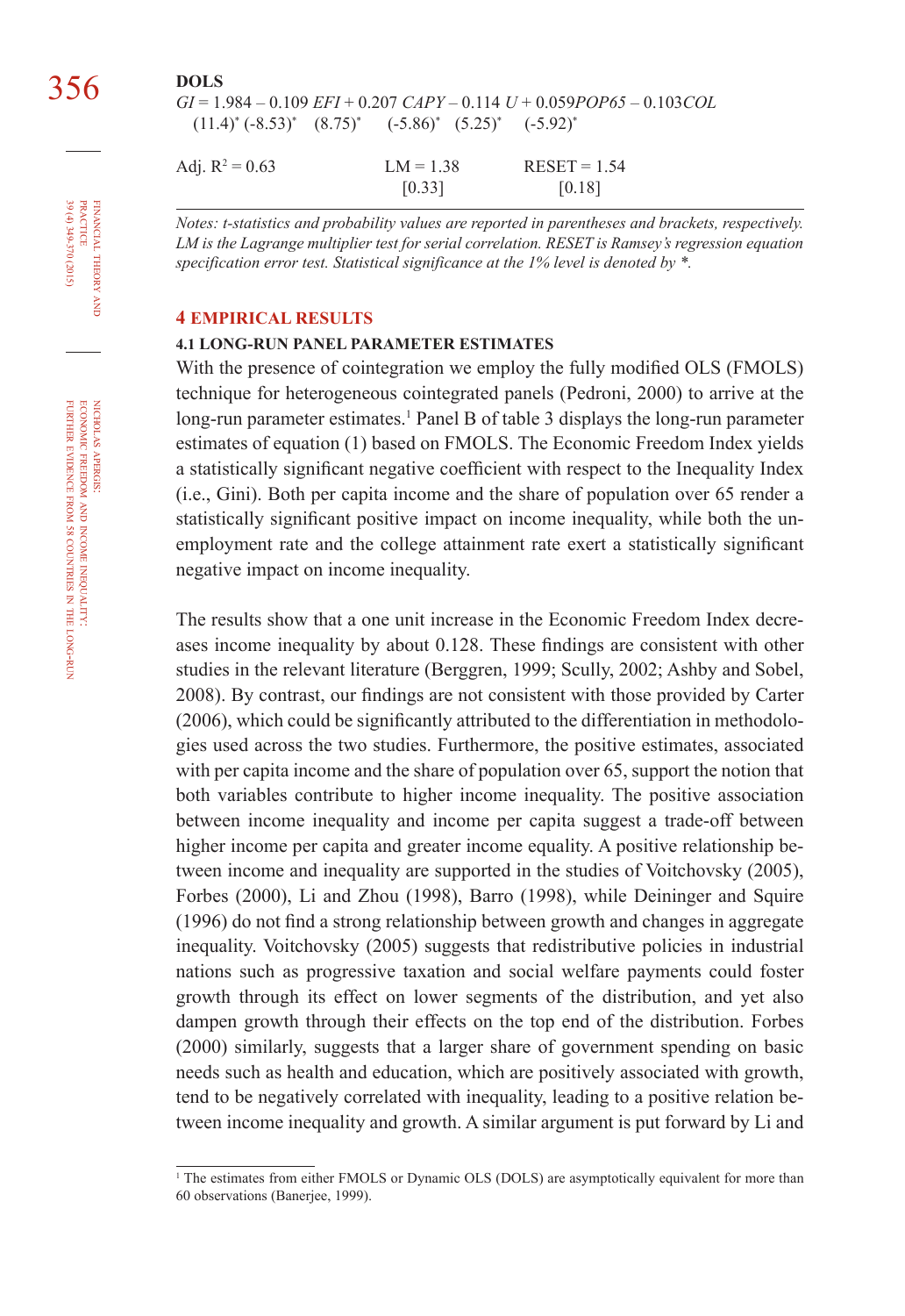Zhou (1998) who find that greater income inequality could lead to higher eco- $357$ nomic growth if government consumption enters the utility function.

The results indicate negative coefficients on both the unemployment rate and college attainment which are consistent with the notion that a better educated population leads to lower income inequality, while higher unemployment rates also yield higher probabilities of a more income unequal economy. In terms of the income inequality-unemployment nexus, the results indicate a trade-off between income inequality and unemployment, which is consistent with the presence of a trade-off between higher per capita income and greater income equality. Browning and Johnson (1984) argue that redistributive policies are not costless. The disposable incomes of lower income groups are increased, by reducing the disposable income of higher income groups. As taxes are levied on labour income, this has negative implications for labour supply. There is also a view in the literature that increases in unemployment and wage inequality are "alternative" results of changes in the structure of the demand for labour which could imply a trade-off between income inequality and increasing unemployment. Panel B in table 3 also provides robust evidence in terms of Dynamic OLS (DOLS) estimates recommended by Saikkonen (1992) and Kao and Chiang (2000). These additional findings confirm those reached earlier.

#### **4.2 ROBUSTNESS TESTS: ACROSS THE COMPONENTS OF THE EFI INDEX**

While table 3 presents the long-run parameter estimates for the entire panel of states, we present the long-run parameter estimates across the components of the EFI index defined in the data section, i.e. size, taxation and labour structure. The new results are reported in table 4.

## **Table 4**

**Panel A**

*Panel cointegration tests, FMOLS and DOLS estimates (across components of the EFI index)*

| танст А                               |                          |                                          |                          |  |  |
|---------------------------------------|--------------------------|------------------------------------------|--------------------------|--|--|
| <b>Panel cointegration tests-SIZE</b> |                          |                                          |                          |  |  |
| <b>Panel Test Statistics:</b>         |                          | <b>Group Mean Panel Test Statistics:</b> |                          |  |  |
| Panel v-statistic                     | 42.18239*                | Group $\rho$ -statistic                  | $-42.37562$ <sup>*</sup> |  |  |
| Panel p-statistic                     | $-40.93472$ <sup>*</sup> | Group PP-statistic                       | $-40.67329*$             |  |  |
| Panel PP-statistic                    | $-40.29804*$             | Group ADF-statistic                      | $-8.89451*$              |  |  |
| Panel ADF-statistic                   | $-8.72373*$              |                                          |                          |  |  |

|  |  |  | Panel cointegration tests-TAX |
|--|--|--|-------------------------------|
|  |  |  |                               |

| <b>Panel Test Statistics:</b> |                          | <b>Group Mean Panel Test Statistics:</b> |               |  |
|-------------------------------|--------------------------|------------------------------------------|---------------|--|
| Panel v-statistic             | 41.88934*                | Group $\rho$ -statistic                  | $-40.56052^*$ |  |
| Panel p-statistic             | $-39.72385$ <sup>*</sup> | Group PP-statistic                       | $-3995413*$   |  |
| Panel PP-statistic            | $-39.45478$ <sup>*</sup> | Group ADF-statistic                      | $-7.14677*$   |  |
| Panel ADF-statistic           | $-778523*$               |                                          |               |  |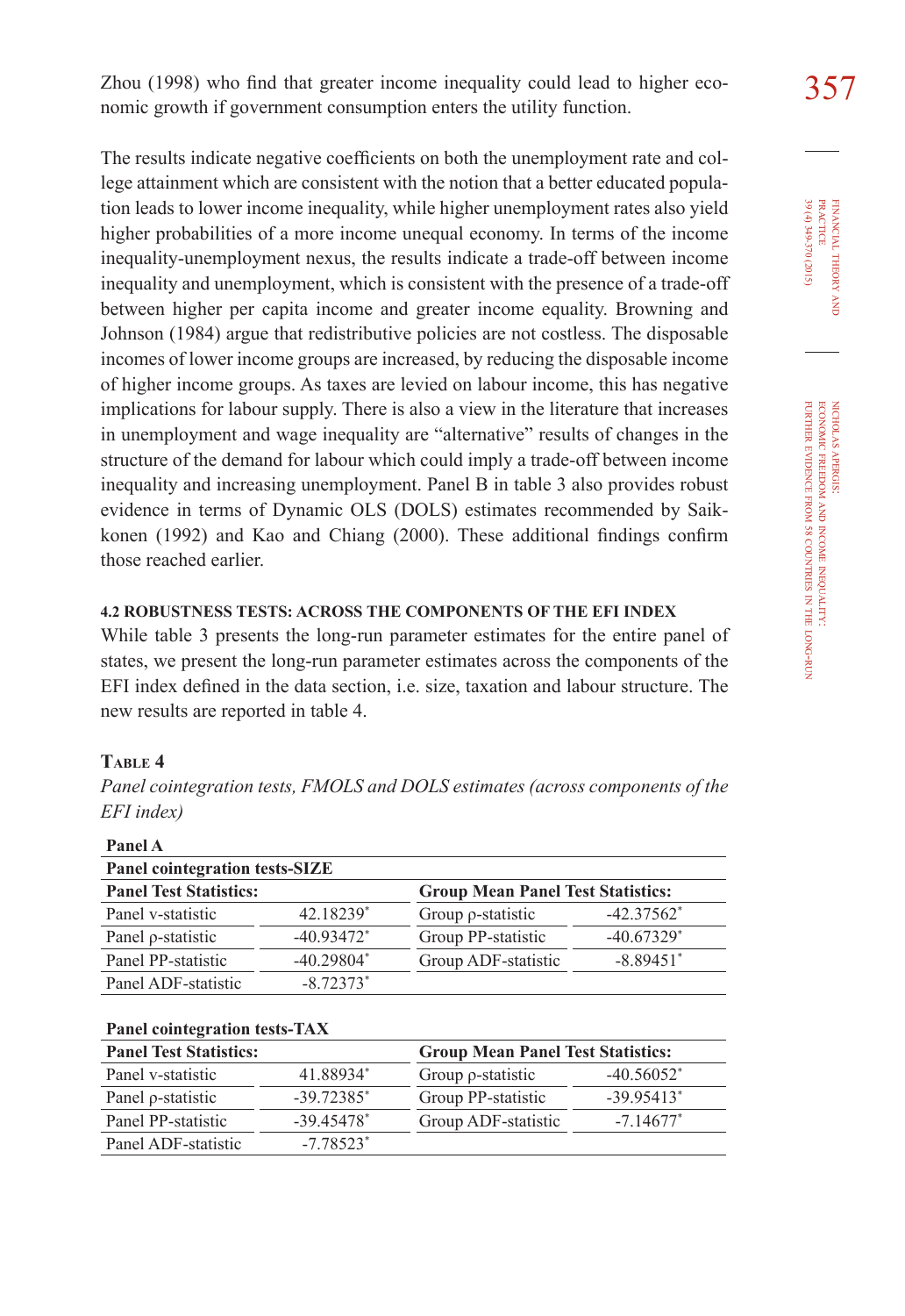## 358 **Panel cointegration tests-LAB**

| <b>Panel Test Statistics:</b> |              | <b>Group Mean Panel Test Statistics:</b> |                          |  |
|-------------------------------|--------------|------------------------------------------|--------------------------|--|
| Panel v-statistic             | 36 37494*    | Group $\rho$ -statistic                  | $-35.60842^*$            |  |
| Panel p-statistic             | $-34.47081*$ | Group PP-statistic                       | $-34.89521$ <sup>*</sup> |  |
| Panel PP-statistic            | $-3427423*$  | Group ADF-statistic                      | $-6.16094*$              |  |
| Panel ADF-statistic           | $-6.36586*$  |                                          |                          |  |

*Notes: similar to table 2.* 

#### **Panel B: FMOLS and DOLS long-run parameter estimates**

#### **SIZE (FMOLS)**

*GI* = 1.784 – 0.174 *EFI* + 0.247 *CAPY* – 0.148 *U* + 0.042*POP65* – 0.149*COL*   $(10.4)^* (-9.28)^* (8.71)^* (7.28)^* (4.31)^* (6.58)^*$ 

| Adj. $R^2 = 0.61$ | $LM = 1.04$ | $RESET = 1.31$ |
|-------------------|-------------|----------------|
|                   | [0.48]      | [0.29]         |

#### **SIZE (DOLS)**

*GI* = 1.427 – 0.158 *EFI* + 0.219 *CAPY* – 0.126 *U* + 0.033*POP65* – 0.125*COL*   $(8.51)^* (-7.13)^* (6.68)^* (5.84)^* (4.17)^* (5.92)^*$ 

| Adj. $R^2 = 0.65$ | $LM = 1.38$ | $RESET = 1.62$ |
|-------------------|-------------|----------------|
|                   | [0.41]      | $[0.21]$       |

#### **TAX (FMOLS)**

*GI* = 0.652 – 0.116 *EFI* + 0.219 *CAPY* – 0.138 *U* + 0.036*POP65* – 0.119*COL*   $(1.51)$ <sup>\*\*\*</sup>  $(-4.74)$ <sup>\*</sup>  $(6.36)$ <sup>\*</sup>  $(-4.64)$ <sup>\*</sup>  $(4.15)$ <sup>\*</sup>  $(-5.11)$ <sup>\*</sup>

| Adj. $R^2 = 0.49$ | $LM = 1.25$ | $REST = 1.50$ |
|-------------------|-------------|---------------|
|                   | [0.39]      | $[0.17]$      |

#### **TAX (DOLS)**

*GI* = 0.538 – 0.102 *EFI* + 0.194 *CAPY* – 0.116 *U* + 0.028*POP65* – 0.098*COL*   $(1.94)$ <sup>\*\*</sup>  $(-4.58)$ <sup>\*</sup>  $(5.82)$ <sup>\*</sup>  $(-4.29)$ <sup>\*</sup>  $(4.04)$ <sup>\*</sup>  $(-4.84)$ <sup>\*</sup>

| Adj. $R^2 = 0.54$ | $LM = 1.59$ | $RESET = 1.64$ |
|-------------------|-------------|----------------|
|                   | [0.28]      | [0.15]         |

#### **LAB (FMOLS)**

*GI* = 0.349 – 0.086 *EFI* + 0.184 *CAPY* – 0.125 *U* + 0.032*POP65* – 0.138*COL*   $(1.04)$   $(-4.27)^*$   $(5.19)^*$   $(-4.28)^*$   $(4.03)^*$   $(-5.62)^*$ 

| Adj. $R^2 = 0.45$ | $LM = 1.21$ | $REST = 1.57$ |
|-------------------|-------------|---------------|
|                   | [0.43]      | [0.15]        |

#### **LAB (DOLS)**

*GI* = 0.327 – 0.065 *EFI* + 0.152 *CAPY* – 0.112 *U* + 0.025*POP65* – 0.125*COL*   $(0.85)$   $(-4.14)^*$   $(4.85)^*$   $(-4.09)^*$   $(4.36)^*$   $(-5.81)^*$ 

| Adj. $R^2 = 0.49$ | $LM = 1.49$ | $RESET = 1.76$ |
|-------------------|-------------|----------------|
|                   | [0.35]      | [0.11]         |

*Notes: \*\* denotes statistical significance at 5%. The remaining are similar to table 3.*

financial

39 (4) 349-370 (2015) practice

FINANCIAL THEORY<br>PRACTICE<br>98 (4) 349-370 (2015)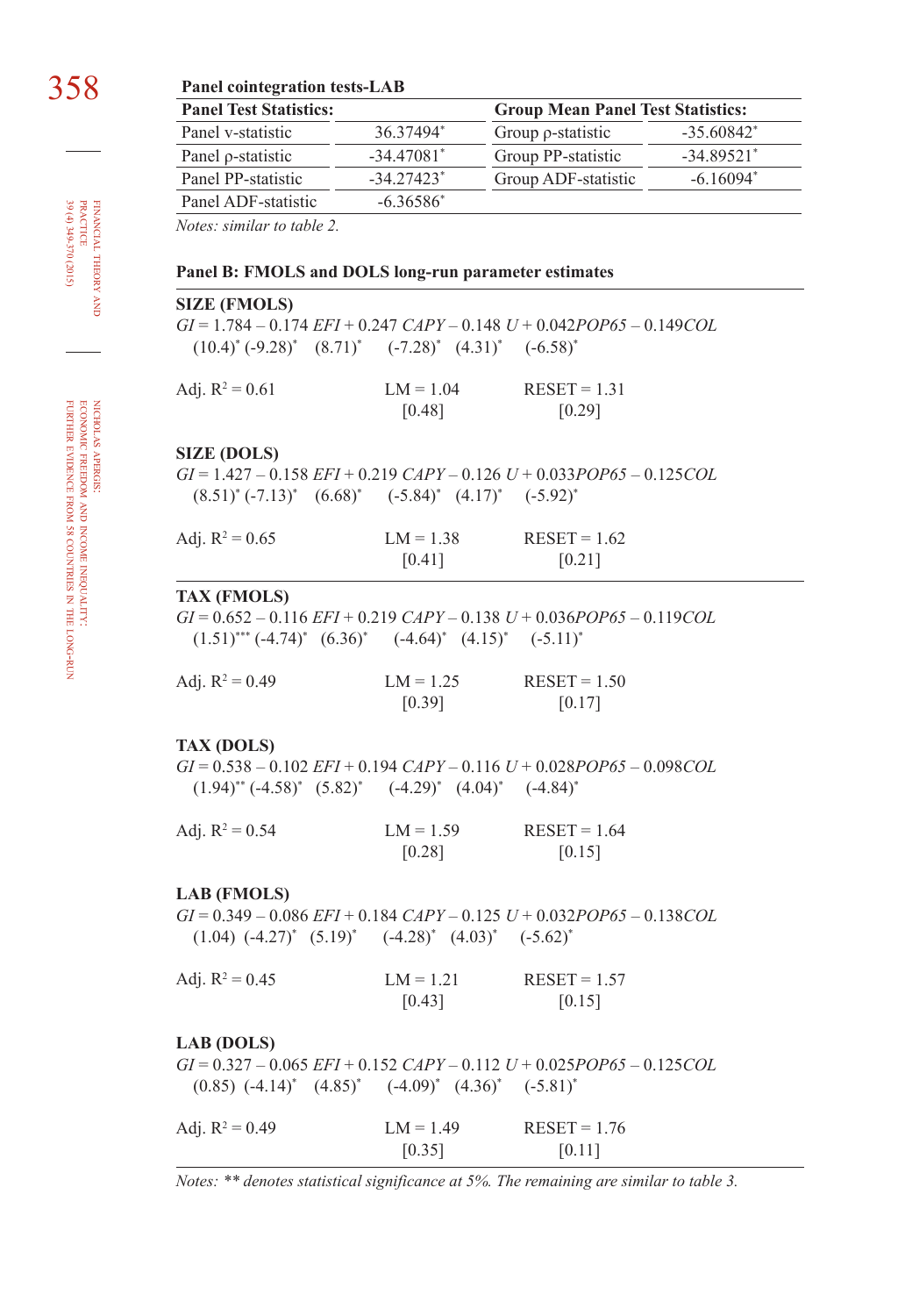Panel A documents the presence of a cointegrating relationship between income 359 inequality and each component of the EFI index. Once such a long-run equilibrium relationship is acknowledged across the EFI components, Panel B reports the longrun estimations. The empirical findings highlight the negative association between income inequality measures and the three metrics of the EFI index, while the remaining model coefficients retain their expected sign. Comparing the estimates in Panel B, we find substantial variation in the magnitude of the estimated coefficients. In particular, the highest (negative) impact on income inequality comes from the SIZE component, e.g. 0.174 vs 0.116 and 0.086 for the TAX and the LABOR freedom components, respectively. In other words, reducing the intervention of the public-government sector in the economy will act as an incentive for economic forces to boost economic activity and, thus to reduce stronger income inequality, relatively to lower taxation and deregulation of the labour market. Finally, all three estimated equations satisfy a number of diagnostic criteria, giving our estimates a higher validity. These results raise questions regarding the effectiveness of activities supporting higher economic freedom to reduce income inequality.

#### **4.3 ROBUSTNESS TESTS: ACROSS REGIONS**

We repeat the above analysis across regions and the new results are reported in table 5. These regional results indicate (once again) the presence of a long-run association between income inequality and both the overall and the disaggregated components of the EFI index (Panel A).

#### **Table 5**

*Panel cointegration tests, FMOLS and DOLS estimates (across regions)*

| Panel cointegration tests-Europe (23 countries, 647 obs.) |              |                         |                                          |  |
|-----------------------------------------------------------|--------------|-------------------------|------------------------------------------|--|
| <b>Panel Test Statistics:</b>                             |              |                         | <b>Group Mean Panel Test Statistics:</b> |  |
| Panel v-statistic                                         | 45.83471*    | Group $\rho$ -statistic | $-44.54372*$                             |  |
| Panel p-statistic                                         | $-44.32449*$ | Group PP-statistic      | $-44.79045$ <sup>*</sup>                 |  |
| Panel PP-statistic                                        | $-44.87053*$ | Group ADF-statistic     | $-9.54522*$                              |  |
| Panel ADF-statistic                                       | $-9.72654*$  |                         |                                          |  |

**Panel A**

#### **Panel cointegration tests-America (17 countries, 527 obs.)**

| <b>Panel Test Statistics:</b> |               | <b>Group Mean Panel Test Statistics:</b> |                          |
|-------------------------------|---------------|------------------------------------------|--------------------------|
| Panel v-statistic             | 40.92286*     | Group $\rho$ -statistic                  | $-38.62267$ <sup>*</sup> |
| Panel p-statistic             | $-38.55437$ * | Group PP-statistic                       | $-38.33426*$             |
| Panel PP-statistic            | $-38.63792*$  | Group ADF-statistic                      | $-7.10773*$              |
| Panel ADF-statistic           | $-7.16739*$   |                                          |                          |

| <b>Panel Test Statistics:</b> |                          | <b>Group Mean Panel Test Statistics:</b> |              |
|-------------------------------|--------------------------|------------------------------------------|--------------|
| Panel v-statistic             | 48.91256*                | Group $\rho$ -statistic                  | $-46.21378*$ |
| Panel p-statistic             | $-46.19875$ <sup>*</sup> | Group PP-statistic                       | $-46.54384*$ |
| Panel PP-statistic            | $-46.31126*$             | Group ADF-statistic                      | $-10.44378*$ |
| Panel ADF-statistic           | $-10.85403*$             |                                          |              |

39 (4) 349-370 (2015) FINANCIAL THEORY<br>PRACTICE 39 (4) 349-370 (2015) practice financial theory and **z**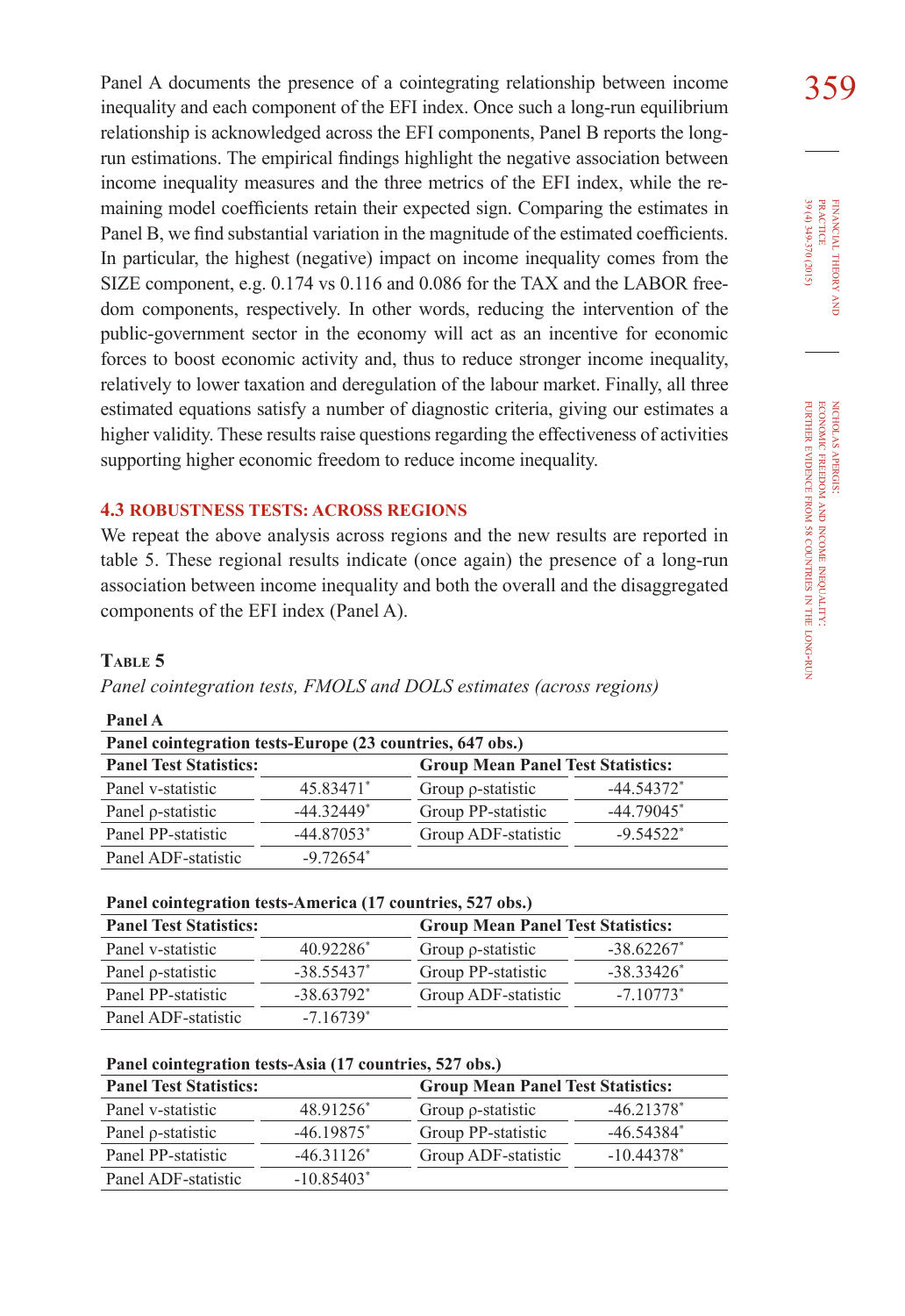| Panel cointegration tests-Pacific (2 c |  |  |
|----------------------------------------|--|--|
|                                        |  |  |

| <b>Panel Test Statistics:</b>                                        |                          | <b>Group Mean Panel Test Statistics:</b>                                            |               |
|----------------------------------------------------------------------|--------------------------|-------------------------------------------------------------------------------------|---------------|
| Panel v-statistic                                                    | 42.65420*                | Group p-statistic                                                                   | $-40.70633*$  |
| Panel p-statistic                                                    | $-40.75298$ <sup>*</sup> | Group PP-statistic                                                                  | $-40.41245$ * |
| Panel PP-statistic                                                   | $-40.13529*$             | Group ADF-statistic                                                                 | $-7.29745$ *  |
| Panel ADF-statistic                                                  | $-7.31277*$              |                                                                                     |               |
| Notes: similar to table 3.                                           |                          |                                                                                     |               |
| Panel B: FMOLS long-run parameter estimates<br>Europe (FMOLS)        |                          |                                                                                     |               |
|                                                                      |                          | $GI = 1.235 - 0.283$ $EFI + 0.319$ $CAPY - 0.239$ $U + 0.138POP65 - 0.257COL$       |               |
| $(14.6)^* (-8.29)^* (8.25)^* (9.55)^* (6.72)^* (5.16)^*$             |                          |                                                                                     |               |
| Adj. $R^2 = 0.67$                                                    | $LM = 1.18$              | $RESET = 1.45$                                                                      |               |
|                                                                      | $[0.42]$                 | [0.21]                                                                              |               |
|                                                                      |                          |                                                                                     |               |
| Europe (DOLS)                                                        |                          |                                                                                     |               |
|                                                                      |                          | $GI = 1.069 - 0.247 EFI + 0.296 CAPY - 0.206 U + 0.119 POP65 - 0.236 COL$           |               |
| $(9.84)^*$ $(-7.73)^*$ $(7.38)^*$ $(-7.91)^*$ $(5.90)^*$ $(-4.82)^*$ |                          |                                                                                     |               |
| Adj. $R^2 = 0.69$                                                    | $LM = 1.47$              | $RESET = 1.72$                                                                      |               |
|                                                                      | [0.34]                   | [0.15]                                                                              |               |
| <b>Americas (FMOLS)</b>                                              |                          | $GI = 1.458 - 0.225$ $EFI + 0.276$ $CAPY - 0.163$ $U + 0.079POP65 - 0.271$ COL      |               |
| $(8.17)^*$ $(-6.38)^*$ $(6.94)^*$ $(-5.23)^*$ $(4.82)^*$ $(-7.63)^*$ |                          |                                                                                     |               |
| Adj. $R^2 = 0.65$                                                    | $LM = 1.29$              | $REST = 1.31$                                                                       |               |
|                                                                      | [0.37]                   | [0.28]                                                                              |               |
|                                                                      |                          |                                                                                     |               |
| <b>Americas (DOLS)</b>                                               |                          |                                                                                     |               |
| $(6.72)^*$ $(-5.62)^*$ $(6.37)^*$ $(-5.49)^*$ $(4.45)^*$ $(-6.41)^*$ |                          | $GI = 1.174 - 0.203$ $EFI + 0.238$ $CAPY - 0.139$ $U + 0.061$ $POP65 - 0.248$ $COL$ |               |
| Adj. $R^2 = 0.67$                                                    | $LM = 1.50$<br>[0.29]    | $RESET = 1.64$<br>[0.22]                                                            |               |
|                                                                      |                          |                                                                                     |               |
| Asia (FMOLS)                                                         |                          |                                                                                     |               |
|                                                                      |                          | $GI = 1.018 - 0.109$ $EFI + 0.138$ $CAPY - 0.072$ $U + 0.058POP65 - 0.170COL$       |               |
| $(4.29)^*$ $(-5.32)^*$ $(4.57)^*$ $(-4.61)^*$ $(3.84)^*$ $(-5.97)^*$ |                          |                                                                                     |               |
| Adj. $R^2 = 0.60$                                                    | $LM = 1.39$              | $REST = 1.84$                                                                       |               |
|                                                                      | $[0.35]$                 | [0.10]                                                                              |               |
|                                                                      |                          |                                                                                     |               |
| Asia (DOLS)                                                          |                          |                                                                                     |               |
|                                                                      |                          | $GI = 0.862 - 0.095$ $EFI + 0.125$ $CAPY - 0.063$ $U + 0.052POP65 - 0.156COL$       |               |
| $(4.46)^*$ $(-5.14)^*$ $(4.72)^*$ $(-4.38)^*$ $(4.05)^*$ $(-5.51)^*$ |                          |                                                                                     |               |

| Adj. $R^2 = 0.66$ | $LM = 1.52$ | $REST = 1.67$ |
|-------------------|-------------|---------------|
|                   | [0.31]      | [0.16]        |

nicholas apergis: economic freedom and from 58 income inequality: further evidence countries in the long-run

financial theory FINANCIAL THEORY AND PRACTICE  $\begin{array}{l} \mbox{PAC} \rightarrow \\ \mbox{PAC} \rightarrow \\ \mbox{PAC} \rightarrow \\ \mbox{PAC} \rightarrow \\ \mbox{PBC} \rightarrow \\ \mbox{PBC} \rightarrow \\ \mbox{PBC} \rightarrow \\ \mbox{PBC} \rightarrow \\ \mbox{PBC} \rightarrow \\ \mbox{PBC} \rightarrow \\ \mbox{PBC} \rightarrow \\ \mbox{PBC} \rightarrow \\ \mbox{PBC} \rightarrow \\ \mbox{PBC} \rightarrow \\ \mbox{PBC} \rightarrow \\ \mbox{PBC} \rightarrow \\ \mbox{PBC} \rightarrow \\ \mbox{PBC} \rightarrow \\ \mbox$ 39 (4) 349-370 (2015) practice

L,

360 **Panel cointegration tests-Pacific (2 countries, 62 obs.)**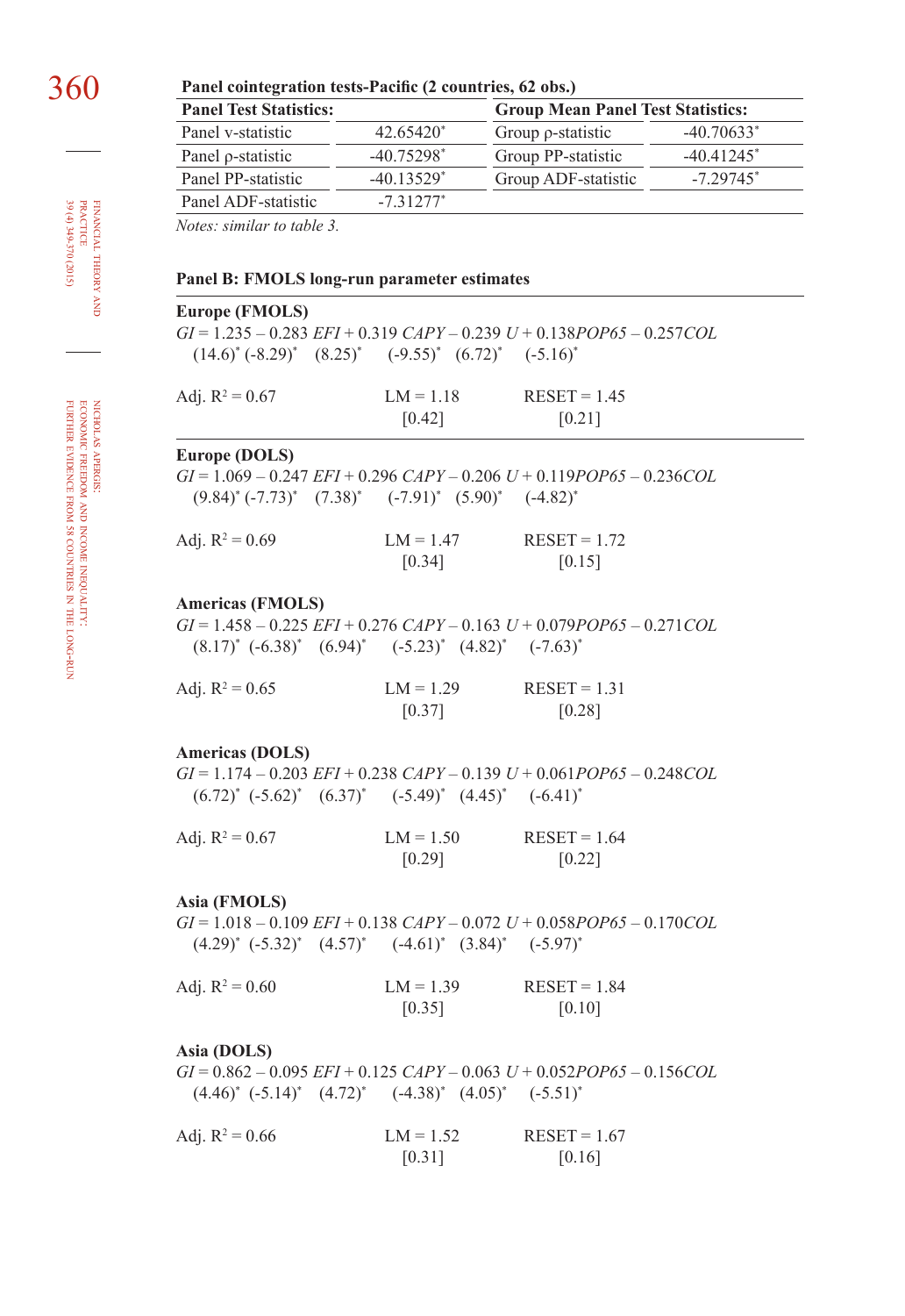| Pacific (FMOLS)                                                      |             |                                                                                     |                              |
|----------------------------------------------------------------------|-------------|-------------------------------------------------------------------------------------|------------------------------|
|                                                                      |             | $GI = 1.338 - 0.169$ $EFI + 0.122$ $CAPY - 0.035$ $U + 0.039$ $POP65 - 0.153$ $COL$ |                              |
| $(4.57)^*$ $(-5.88)^*$ $(4.19)^*$ $(-3.84)^*$ $(3.65)^*$ $(-5.27)^*$ |             |                                                                                     |                              |
|                                                                      |             |                                                                                     |                              |
| Adj. $R^2 = 0.52$                                                    | $LM = 1.62$ | $RESET = 1.95$                                                                      |                              |
|                                                                      | [0.22]      | [0.13]                                                                              |                              |
| Pacific (DOLS)                                                       |             |                                                                                     |                              |
|                                                                      |             | $GI = 1.187 - 0.144$ $EFI + 0.109$ $CAPY - 0.032$ $U + 0.034POP65 - 0.138COL$       |                              |
| $(4.38)^*$ $(-5.36)^*$ $(4.47)^*$ $(-4.01)^*$ $(3.91)^*$ $(-4.97)^*$ |             |                                                                                     | (4) 349-370 (2015)<br>THEORY |
| Adj. $R^2 = 0.58$                                                    | $LM = 1.77$ | $RESET = 1.62$                                                                      | Š                            |
|                                                                      | [0.18]      | [0.19]                                                                              |                              |

*Notes: similar to table 3.*

Panel B reports the long-run regional estimations. The new empirical findings highlight the negative association between income inequality measures and the three metrics of the EFI index, while the remaining model coefficients still retain their expected sign. Comparing the estimates in Panel B, we find substantial variation in the magnitude of the estimated coefficients across regions. In particular, the highest (negative) impact on income inequality comes from the European area, e.g. 0.273 vs 0.225, 0.109 and 0.169 for America, Asia and Pacific, respectively. This is possibly due to the very high tax rates in Europe, and then in the American region, which are used to finance government consumption. Therefore reducing the size of the public-government sector in the European economies will provide more solid support to economic forces to boost economic activity and, thus, to reduce income inequality in a stronger manner. Once again, all four regional estimated equations satisfy a number of diagnostics.

## **5 A NON-LINEAR APPROACH**

There is a particular strand in the literature that supports the way an economic freedom index changes over time, i.e. it takes time for economic freedom reforms to affect the course of income inequality (Berggren, 2003; De Haan et al., 2006; Gwartney et al., 2006; Hall et al., 2010). According to this literature, the employment of a linear methodological framework like the one used above tends not to capture the exact form of the relationship under scrutiny. At the same time, the economies included in our sample are at different stages of development, while they run different economic institutions and policies through which they affect not only the course of the real economy, but also distribution policies and, therefore, the income inequality pattern. According to Kuznets (1955), as economies grow, inequality rises until a critical level of income is reached. In this case, inequality begins to decline. In other words, initially the benefits coming from the growth process are creamed off by the upper part of the income distribution, while beyond a threshold growth point these benefits reach the lower part of the same distribution.

In terms of our analysis, initial levels of economic freedom benefit the upper level participants of the income distribution. The primary explanation lies in the fact that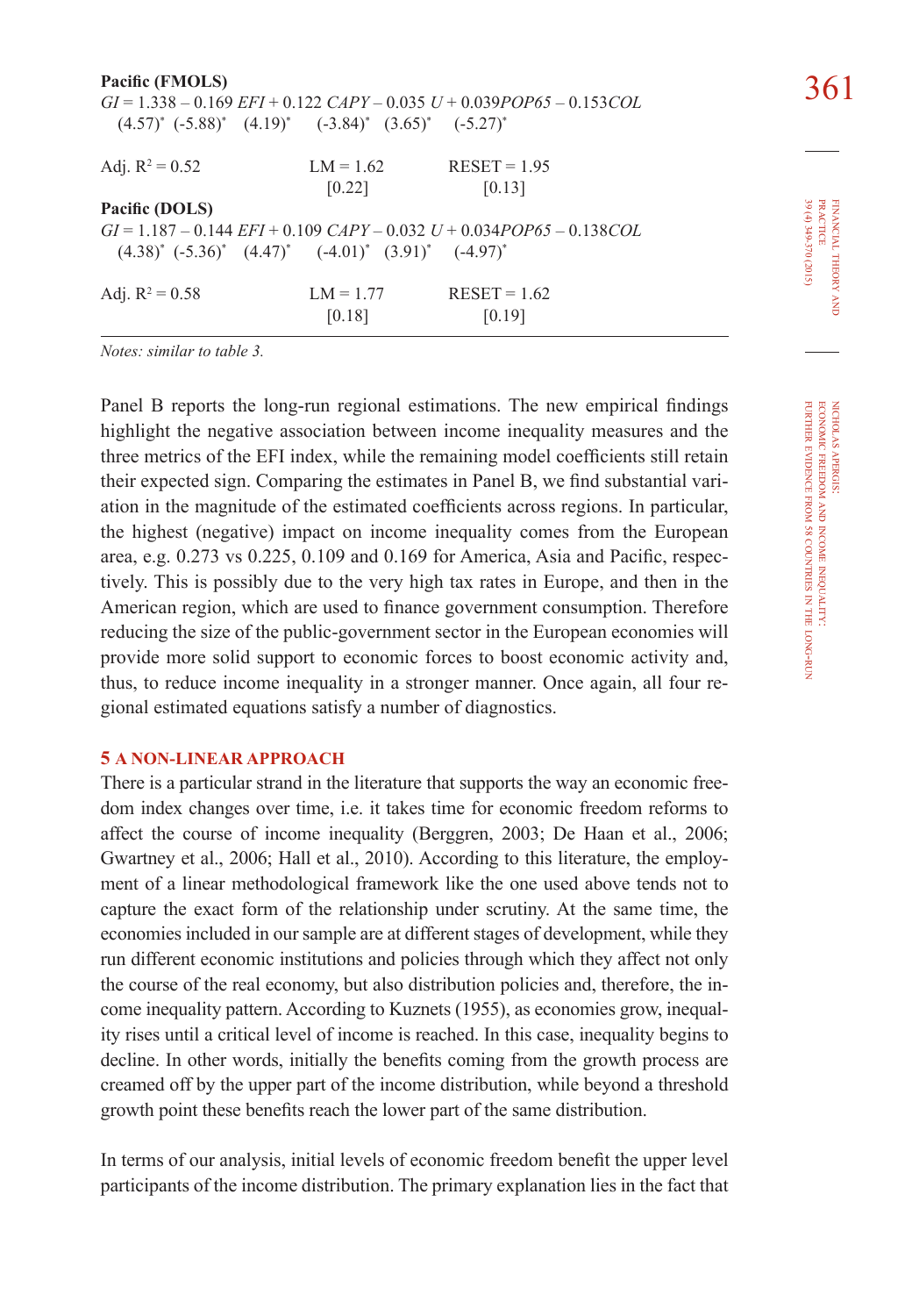362 in the early stages of expansion, investments are undertaken extensively by those who possess the physical and human capital resources that allow the economy to grow in terms of entrepreneurship and higher trade transactions, thus leading to higher income inequality. As economic freedom keeps rising and growth continues, new economic opportunities are disseminated among all who could not be part of the growth process. Eventually, the low-level participants in economic distribution are also capable of reaping the benefits of economic growth and, thus, income inequality starts to decline. According to Barro (2000), the link between economic growth and income inequality is based on the assumption that the "distribution of political power is more egalitarian than the distribution of economic power", indicating the inability of policies fighting income inequality to induce improvements in equality, for reasons probably related to rent-seeking and corruption. Moreover, growth can lead to increased inequality due to the presence of mechanisms that affect the revenues used to finance redistribution policies. In particular, such revenues are raised through distortionary taxation that provides a disincentive to work. If the power of such disincentives is high, then particular groups in the population, especially those who are near the eligibility level for transfer programs, may become dependent on the government for transfers, which leads to stagnation in incomes. By contrast, those who remain in the labour market continue to acquire higher levels of human capital and thus they can experience income gains; as a result, an increase in income inequality is observed (Cox and Alm, 1995). Finally, Vedder et al. (1988) argue that growth could not reduce inequality due to the presence of the crowding out of private sector charity and the capitalization of public transfer payments (Gruber and Hungerman, 2007; Tullock, 1986).

> We make use of the Panel Smooth Threshold Regression (PSTR) model, proposed by Gonzàlez et al. (2005) and Fok et al. (2005), which authorizes a smooth transition, for a number of thresholds, as well as for a continuum of regimes. This approach presents two main advantages: first of all, a PSTR specification allows the income inequality-economic freedom coefficient to vary not only across countries, but also over time. Secondly, this approach allows for a smooth change in country-specific correlation depending upon the threshold variables. This methodological approach allows our study to analyze the role of income in determining income inequality-economic freedom non-linearity by dividing the data depending upon their per capita GDP.

> Let us assume the simplest case of a PSTR with two extreme regimes and a single transition function to illustrate the income inequality-economic freedom relationship;

$$
GI_{ii} = \alpha_i + \beta_0' EFI_{i,t} + \beta_1 EFI_{ii} x \Gamma(q_{ii}; \gamma, c) + \delta' z_{ii} + \varepsilon_{ii}
$$
 (3)

where  $z_i$  is a *k*-dimensional vector of control variables defined above,  $\alpha_i$  represents the individual fixed effects, and  $\varepsilon$ <sub>*it*</sub> is the error term. The transition function is continuous and depends on the threshold variable  $q_{ij}$ ; *c* is a vector of location parameters. Finally, the parameter *γ* determines the slope of the transition function.

financial

FINANCIAL THEORY<br>PRACTICE 39 (4) 349-370 (2015)

39 (4) 349-370 (2015) practice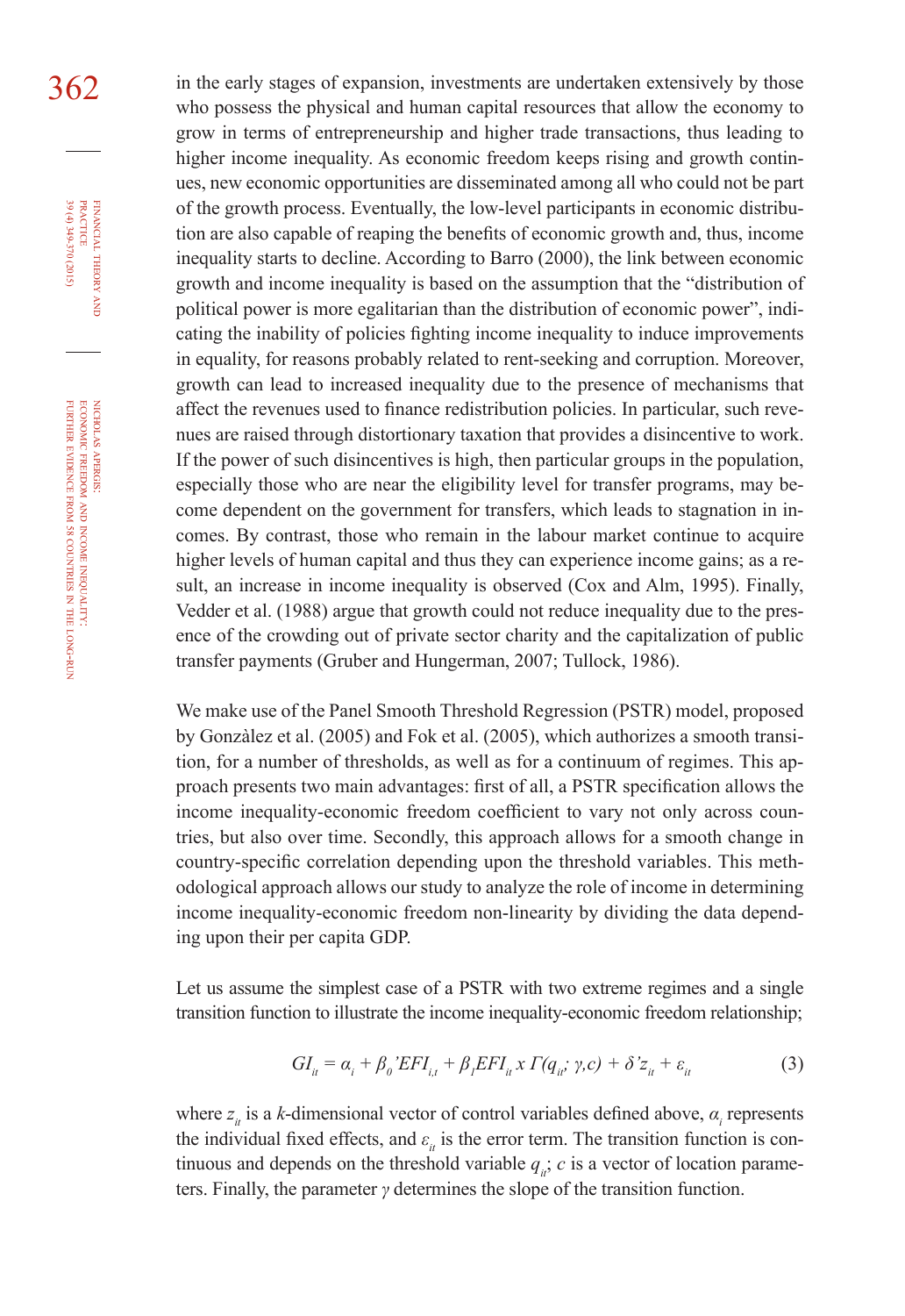Gonzàlez et al. (2005) propose a testing procedure in the following order: (1) test  $363$ linearity against the PSTR model, and  $(2)$  determine the number  $r$  of transition functions. The test of linearity in the PSTR model can be done by testing  $H_0: γ = 0$ or  $H_0$ :  $\beta_1 = 0$ . But under the null hypothesis, the test will be non-standard in both cases, and the PSTR model contains unidentified nuisance parameters. A possible solution is to replace the transition function  $\Gamma(\mathbf{q}_i; \gamma, \mathbf{c})$  by its first-order Taylor expression around  $\gamma = 0$  and to test an equivalent hypothesis in an auxiliary regression. We then obtain:

$$
GI_{ii} = \alpha_i + \theta_0' EFI_{ii} + \theta_1' EFI_{ii}q_{ii} + \delta' z_{ii} + \varepsilon_{ii}^* \tag{4}
$$

Since  $\theta$ <sup>*i*</sup> parameters are proportional to the slope parameter of transition function γ, testing the linearity of income inequality-economic freedom model against PSTR consists of testing  $H_0: \theta_1 = 0$  against  $H_1: \theta_1 \neq 0$ . If we denote  $SSR_0$  the panel sum of squared residuals under  $H_0$  and  $SSR_1$  the PSTR model with *m* regimes, then the corresponding F-statistic is then defined by:  $LM_F = [(SSR_0 - SSR_1) / mK] /$  $[SSR_0 / (TN-N-mK)]$ , which follows an F test with mK and TN-N-mK degrees of freedom. Finally, *T*, *N* and *K* stand for the number of time, number of countries and number of exogenous variables, respectively.

Before proceeding with the non-linear estimates, we check the linearity vs the nonlinearity case. The results of the specification tests are presented in table 6. The table shows the p-value of both the Lagrange multiplier and the Likelihood-ratio test for the null hypothesis of linearity against the alternative of the PSTR specification. The findings highlight that the null hypothesis of linearity is rejected at the 1% significance level. The results imply that there exists a non-linear relationship between the Economic Freedom Index and income inequality in our country sample.

#### **Table 6**

|                               | <b>Statistic</b> | p-value |
|-------------------------------|------------------|---------|
| Lagrange Multiplier test (LM) | 5.81             | 0.00    |
| Likelihood Ratio test (LR)    | 23.48            | 0.00    |

*Notes: \* denotes significance at 1%.*

Table 7 presents the empirical findings of the income inequality-economic freedom relationship, actualized by the PSTR model. As PSTR starts with defining the degree of non-linearity and the number of thresholds (no remaining heterogeneity), our preliminary findings guide us in our selection of the number of transition functions. In our case, the residual sum of squares and the criteria of information lead us to choose one threshold level and one transition function. Our specification is based on the linear model estimation reported above, showing the overall effect of the Economic Freedom Index on income inequality. This linear model is used as benchmark for any other specifications and allows us to show the effect of economic freedom, in addition to its effects that appear after thresholds captured by the non-linear model.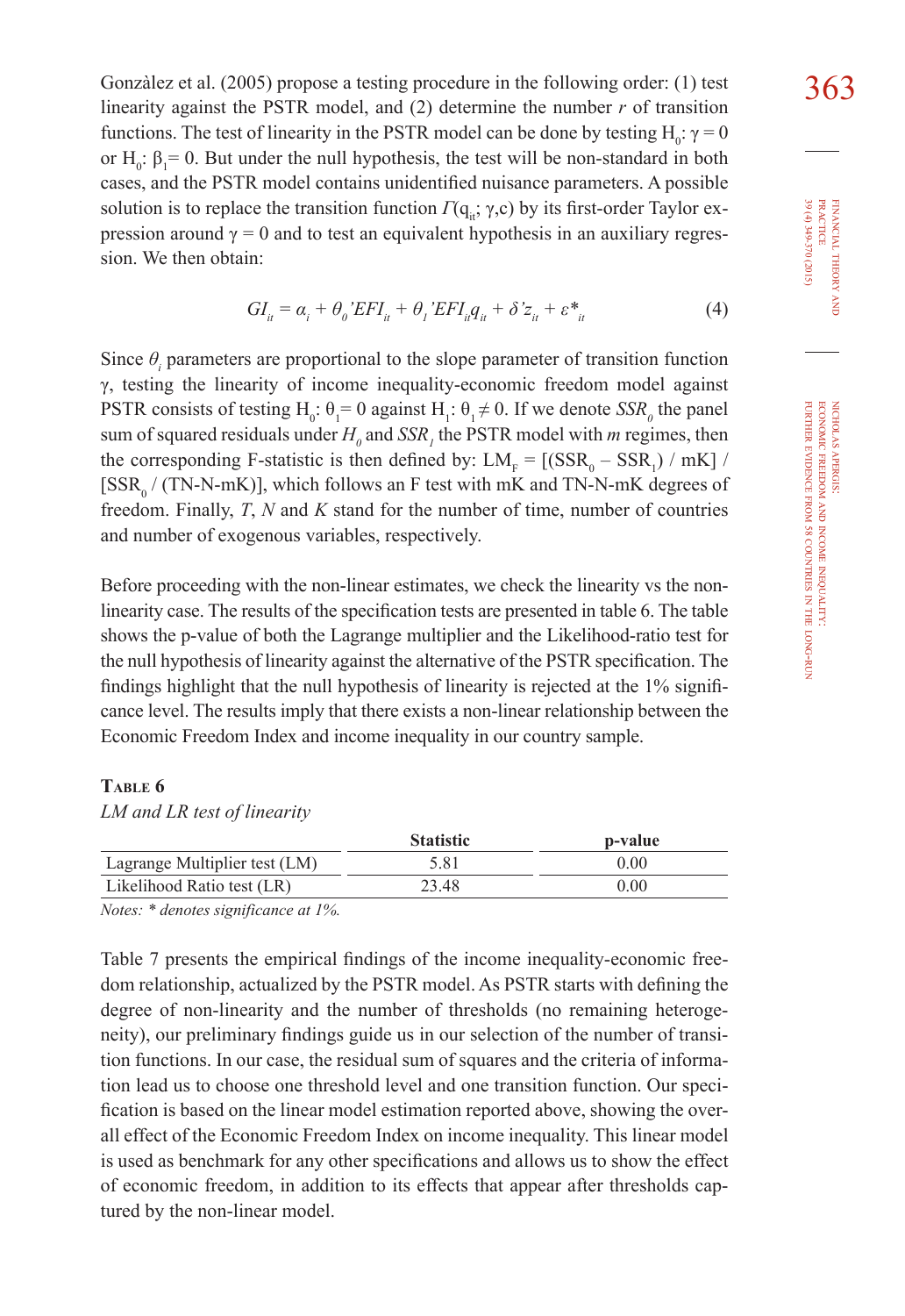## 364 **Table 7** *Non-linear estimates*

| <b>Aggregate EFI</b>      |                                                                                                                                                                                                                                                      |
|---------------------------|------------------------------------------------------------------------------------------------------------------------------------------------------------------------------------------------------------------------------------------------------|
|                           | $-0.143$ EFI <sup>b</sup> + 0.253 CAPY - 0.148 U + 0.053 POP65 - 0.249 COL                                                                                                                                                                           |
|                           | GI = $\left\{\n\begin{array}{l}\n(4.52)^{*} \quad (5.11)^{*} \quad (-4.85)^{*} \quad (5.29)^{*} \quad (-5.61)^{*} \\ -0.184 \text{ EFI}^{*} + 0.286 \text{ CAPY} - 0.175 \text{ U} + 0.091 \text{ POP65} - 0.218 \text{ COL}\n\end{array}\n\right\}$ |
|                           |                                                                                                                                                                                                                                                      |
|                           |                                                                                                                                                                                                                                                      |
|                           | $(-4.09)^*$ $(5.67)^*$ $(-5.93)^*$ $(5.29)^*$ $(-6.39)^*$                                                                                                                                                                                            |
| q = 6.673 $LM_F [0.01]$   |                                                                                                                                                                                                                                                      |
|                           |                                                                                                                                                                                                                                                      |
| EFI-SIZE                  |                                                                                                                                                                                                                                                      |
|                           | $0.161$ EFI <sup>b</sup> + 0.264 CAPY - 0.151 U + 0.060 POP65 - 0.237 COL                                                                                                                                                                            |
|                           |                                                                                                                                                                                                                                                      |
|                           |                                                                                                                                                                                                                                                      |
|                           | GI = $\left\{\n\begin{array}{l}\n(4.78)^{*} \quad (5.39)^{*} \quad (-4.83)^{*} \quad (5.72)^{*} \quad (-4.88)^{*} \\ -0.238 \text{ EFI}^{*} + 0.316 \text{ CAPY} - 0.163 \text{ U} + 0.083 \text{ POP65} - 0.260 \text{ COL}\n\end{array}\n\right\}$ |
|                           |                                                                                                                                                                                                                                                      |
|                           | $(-5.14)^*$ $(5.94)^*$ $(-6.37)^*$ $(6.11)^*$ $(-6.83)^*$                                                                                                                                                                                            |
| q = 6.218 $LM_F [0.00]$   |                                                                                                                                                                                                                                                      |
|                           |                                                                                                                                                                                                                                                      |
| EFI-TAX                   |                                                                                                                                                                                                                                                      |
|                           | $0.133$ EFI <sup>b</sup> + 0.258 CAPY - 0.109 U + 0.039 POP65 - 0.198 COL                                                                                                                                                                            |
|                           | GI = $\left\{\n\begin{array}{l}\n(5.31)^{*} \quad (5.24)^{*} \quad (-4.81)^{*} \quad (5.34)^{*} \quad (-5.86)^{*} \\ -0.174 \text{ EFI}^{*} + 0.285 \text{ CAPY} - 0.126 \text{ U} + 0.053 \text{ POP65} - 0.219 \text{ COL}\n\end{array}\n\right\}$ |
|                           |                                                                                                                                                                                                                                                      |
|                           |                                                                                                                                                                                                                                                      |
|                           | $(-5.97)^*$ $(5.13)^*$ $(-4.93)^*$ $(4.27)^*$ $(-5.34)^*$                                                                                                                                                                                            |
|                           |                                                                                                                                                                                                                                                      |
|                           |                                                                                                                                                                                                                                                      |
| q = 4.856 $LM_F [0.00]$   |                                                                                                                                                                                                                                                      |
| <b>EFI-LAB</b>            |                                                                                                                                                                                                                                                      |
|                           |                                                                                                                                                                                                                                                      |
|                           | $0.124$ EFI <sup>b</sup> + 0.168 CAPY - 0.086 U + 0.028 POP65 - 0.178 COL                                                                                                                                                                            |
|                           |                                                                                                                                                                                                                                                      |
| $GI =$                    |                                                                                                                                                                                                                                                      |
|                           | $I = \begin{cases} (4.99)^{*} & (5.42)^{*} & (4.82)^{*} & (4.81)^{*} & (-5.24)^{*} \\ -0.153 \text{ EFI}^{*} + 0.219 \text{ CAPY} - 0.107 \text{ U} + 0.036 \text{ POP65} - 0.212 \text{ COL} \end{cases}$                                           |
|                           | $(-4.28)^*$ $(5.48)^*$ $(-4.11)^*$ $(4.02)^*$ $(-4.72)^*$                                                                                                                                                                                            |
| $q = 4.137$ $LM_F [0.00]$ |                                                                                                                                                                                                                                                      |
|                           |                                                                                                                                                                                                                                                      |
| <b>EFI-EUROPE</b>         |                                                                                                                                                                                                                                                      |
|                           | $0.158$ EFI <sup>b</sup> + 0.285 CAPY - 0.125 U + 0.077 POP65 - 0.214 COL                                                                                                                                                                            |
|                           |                                                                                                                                                                                                                                                      |
| $GI =$                    |                                                                                                                                                                                                                                                      |
|                           |                                                                                                                                                                                                                                                      |
|                           | $(5.32)^*$ $(5.26)^*$ $(-4.31)^*$ $(4.58)^*$ $(-5.61)^*$<br>-0.165 EFI <sup>*</sup> + 0.316 CAPY - 0.193 U + 0.105 POP65 - 0.237 COL<br>$\left( -5.86 \right)$ (6.32) <sup>*</sup> (-5.64) <sup>*</sup> (4.82) <sup>*</sup> (-6.44) <sup>*</sup>     |
|                           |                                                                                                                                                                                                                                                      |
| q = 5.319 $LM_F [0.00]$   |                                                                                                                                                                                                                                                      |
| <b>EFI-AMERICA</b>        |                                                                                                                                                                                                                                                      |
|                           |                                                                                                                                                                                                                                                      |
|                           | $0.144$ EFI <sup>b</sup> + 0.256 CAPY - 0.104 U + 0.082 POP65 - 0.203 COL                                                                                                                                                                            |
|                           | GI = $\begin{cases} (5.24)^{*} & (5.37)^{*} & (-4.76)^{*} & (4.91)^{*} & (-5.17)^{*} \end{cases}$                                                                                                                                                    |

-0.162 EFI<sup>a</sup> + 0.309 CAPY – 0.152 U + 0.102 POP65 – 0.231 COL  $(-5.57)^*$   $(6.25)^*$   $(-5.48)^*$   $(4.90)^*$   $(-5.83)^*$  $q = 7.742$  LM<sub>F</sub> [0.00]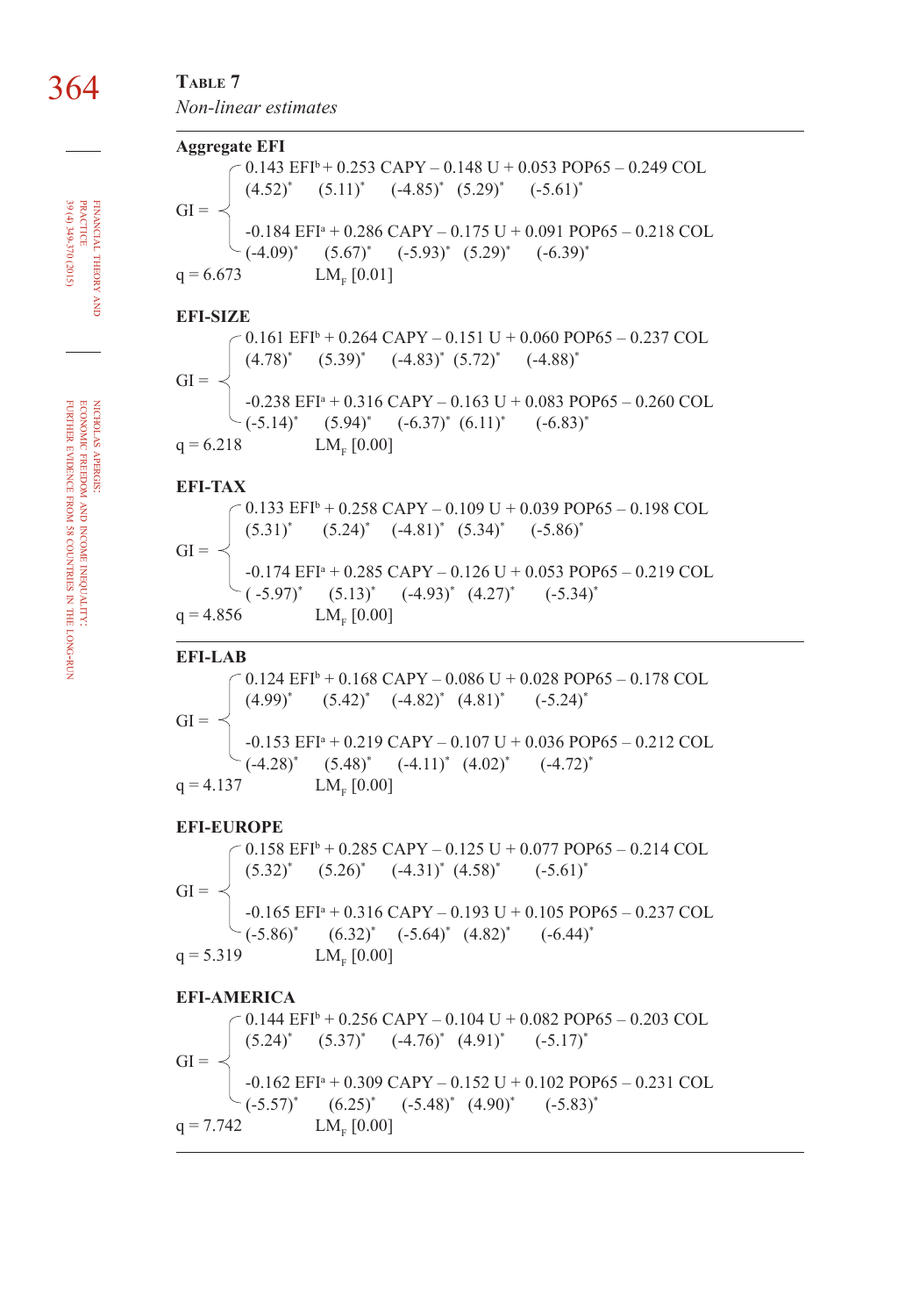**EFI-ASIA**<br>  $\begin{array}{|l} 0.131 \text{ EFP} + 0.256 \text{ CAPY} - 0.147 \text{ U} + 0.086 \text{ POP65} - 0.236 \text{ COL} \end{array}$  365  $(5.47)^*$  $(5.39)^*$  $(-4.95)^*$   $(4.82)^*$  $(-5.48)^*$  $GI =$ -0.172 EFI<sup>a</sup> + 0.304 CAPY – 0.186 U + 0.114 POP65 – 0.249 COL  $(-5.59)^{*}$  $(6.15)^*$  $(-5.37)^*$   $(4.98)^*$  $(-6.13)^*$  $q = 4.360$  $LM<sub>r</sub>$  [0.00] **EFI-PACIFIC** 0.153 EFI<sup>b</sup> + 0.214 CAPY – 0.107 U + 0.048 POP65 – 0.226 COL  $(5.61)^*$  $(4.68)^*$  $(-4.58)^*$   $(4.49)^*$  $(-5.48)^*$  $GI =$ -0.169 EFI<sup>a</sup> + 0.265 CAPY – 0.147 U + 0.055 POP65 – 0.205 COL  $(-5.26)^*$  $(6.10)^*$  $(-5.42)^*$   $(4.96)^*$  $(-6.02)^{*}$  $q = 5.082$  $LM_{n}[0.00]$ 

*Notes: b denotes "below" and a denotes "above",* q *is the threshold parameter. Figures in brackets denote p-values, while those in parentheses denote t-statistics. The LMF statistic measures whether the regime switching is significant or not, i.e. the test of linearity versus PSTR. The remaining notes are similar to those in table 3.* 

The economic freedom threshold appears at 6.67. Nevertheless, the EFI effect below this level is positive and statistically significant and above this level it is negative and statistically significant. Indeed, under the regime of higher economic freedom (>6.67), other things being equal, an increase of 1 unit in economic freedom reduces income inequality by  $0.184$ , whereas in the first regime ( $\leq 6.67$ ) the effect of the index is positive and statistically significant. These empirical findings suggest that countries with an economic freedom index below this level tend to experience higher inequality when the index indicates stronger economic freedom, whereas countries with an economic freedom index above this level tend to experience reductions in inequality when the index displays higher levels of economic freedom. Finally, the statistical significance of the  $LM_F$  statistic rejects the null hypothesis that the coefficient of the slope coefficient is zero. Similar results are also obtained in terms of the components of the EFI index, with the stronger results coming from the SIZE component.

In terms of the components of the EFI index, all three dimensions of that index support the presence of homogeneous results. With respect to the SIZE, TAX and LAB component, the thresholds appear at 6.22, 4.86 and 4.14, respectively. The EFI-SIZE, EFI-TAX and EFI-LAB effects below these levels are positive and statistically significant and above this level they are negative and statistically significant. In both regimes the strongest effect appears in the EFI-SIZE case, indicating that reducing the degree of government intervention below the corresponding threshold level tends to display higher inequality when the index is on the rise, whereas with the component of the index above this level tends to display reductions in inequality for extra degrees in government intervention declines. The statistical significance of the  $LM_F$  statistic in all three cases leads to the rejection of the linear "income inequality-economic freedom" relationship. Finally, the results

financial

39 (4) 349-370 (2015) practice

39 (4) 349-370 (2015) **PRACTICE** FINANCIAL THEORY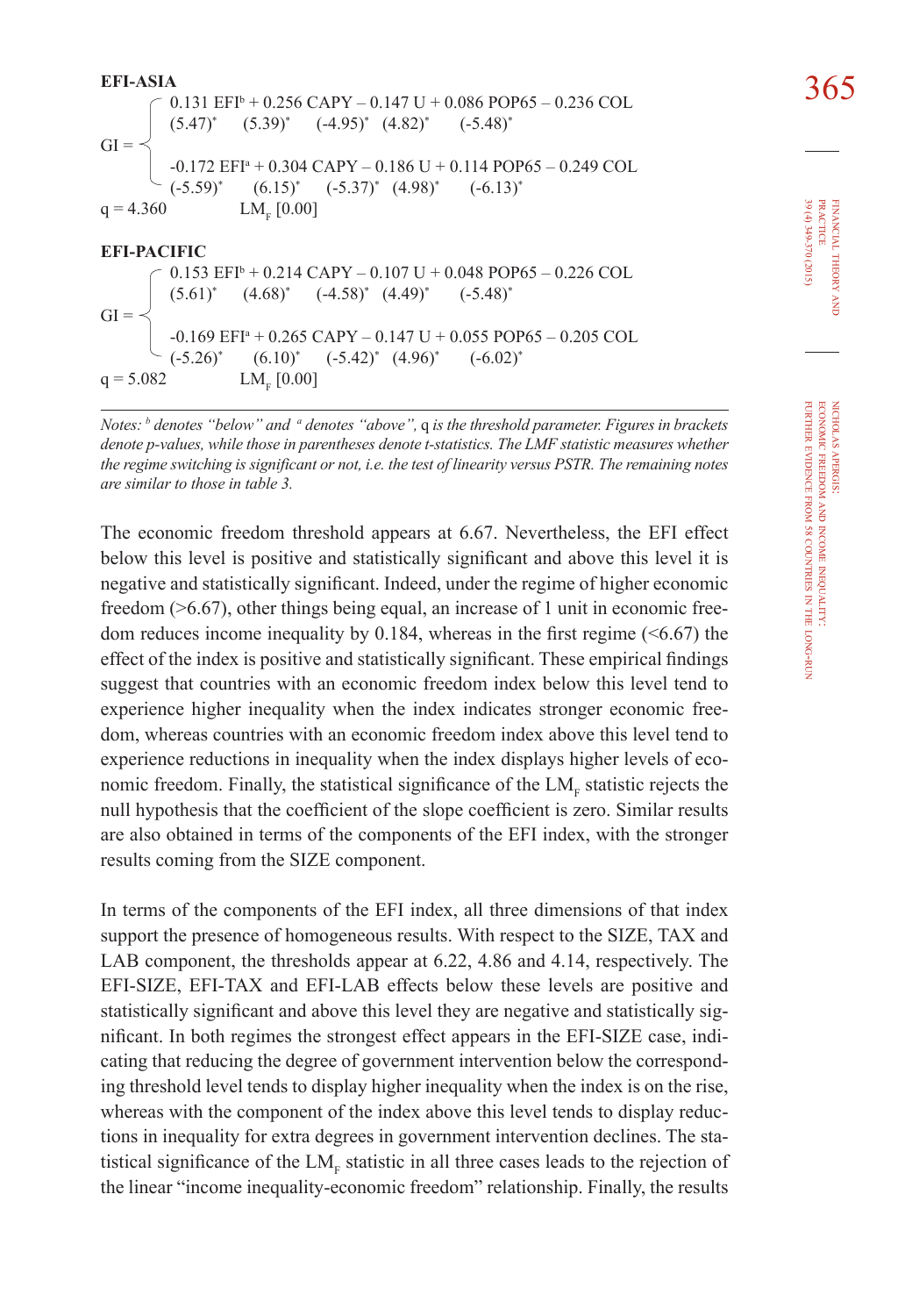366 remain robust across the geographical regions, with the testing procedure to substantially recommend the non-linear approach. The thresholds turn out to be 5.32, 7.74, 4.36 and 5.08, for the case of Europe, America, Asia and Pacific country samples, respectively.

#### **6 POLICY IMPLICATIONS AND CONCLUSIONS**

This study used panel-country data to study the dynamic relationship between economic freedom and income inequality. While the literature has devoted considerable attention to studying the above nexus, the results provided having been inconclusive, the dynamic aspects have been studied primarily through a linear framework.

Unlike previous researchers, we employed both a linear and a non-linear panel cointegration model to identify the long-run equilibrium relationship between economic freedom and income inequality for the entire panel of countries and at the components of economic freedom index level. The linear long-run parameter estimates for the entire panel of countries showed that the association under study was negative, while the non-linear long-run parameter estimates indicated that above a threshold point the association between economic freedom and income inequality retained its negative sign, while below this threshold point the association turned out to be positive. In other words, the empirical findings, in terms of the non-linear long-run model, displayed that beginning from a low level of economic freedom, a higher level of this index generated more inequality as the participants in the upper part of the income distribution benefit relatively more than the lower-level participants. As increases of the index continue, then the lowerlevel participants tend to experience larger relative income gains, while these findings were robust to the components of the Economic Freedom Index as well.

With regard to the policy implications of our findings, the results suggest that once the threshold is overtaken, economic freedom should promote greater equality in income distribution. The movement from the low phase of economic freedom to the high phase will not occur automatically. Reducing the size of government and increased human capital accumulation will permit progression to the next phase. The results additionally suggest that countries face a trade-off between higher per capita income and income equality, and unemployment and income inequality. The nature and extent of the perceived "trade-off" between unemployment and inequality are also subject to policy interventions. The results demonstrate the risks of the initial phase of economic freedom where an increase in inequality requires a pro-active stance by policy makers to take freedom to the next phase. The distributional impact of any exogenous shock is not predetermined. Even if a shock primarily or disproportionately affected particular income-earners, some of these costs can be redistributed (through fiscal and other measures) in such a way as to mitigate the net impact on inequality.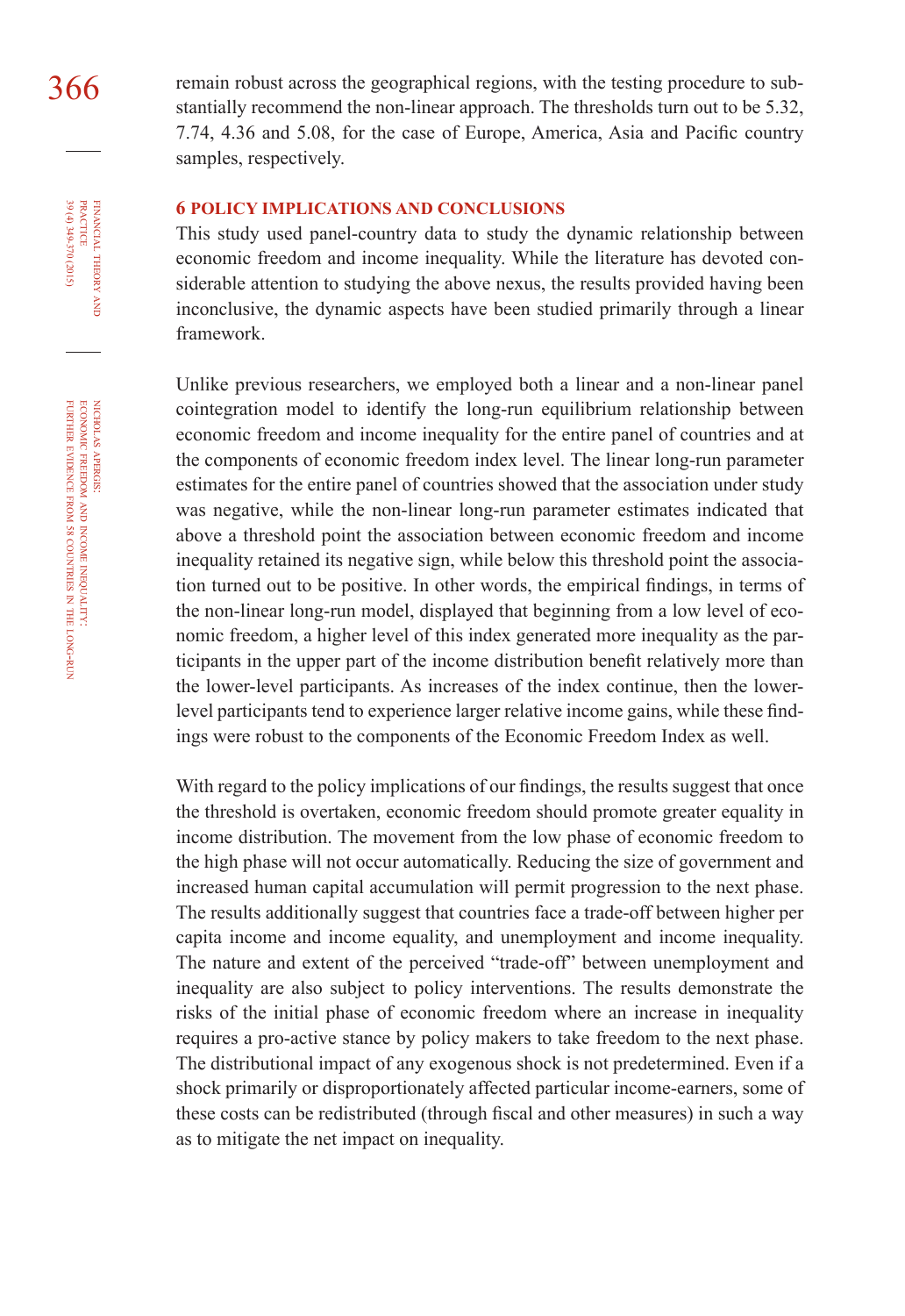## 367 **APPENDIX**

The study includes the following countries:

**Europe** = Austria, Belgium, Bulgaria, Croatia, Denmark, Finland, France, Germany, Greece, Ireland, Italy, Luxembourg, Netherlands, Norway, Poland, Portugal, Romania, Slovakia, Slovenia, Spain, Sweden, Switzerland, U.K.

**America** = Argentina, Bolivia, Brazil, Chile, Costa Rica, El Salvador, Equator, Honduras, Mexico, Nicaragua, Panama, Paraguay, Peru, Uruguay, U.S., Venezuela.

**Asia** = Brunei, Hong-Kong, India, Indonesia, Israel, Japan, Jordan, Kuwait, Malaysia, Nepal, Oman, Pakistan, Qatar, Singapore, South Arabia, South Korea, Taiwan.

**Pacific** = Australia, New Zealand.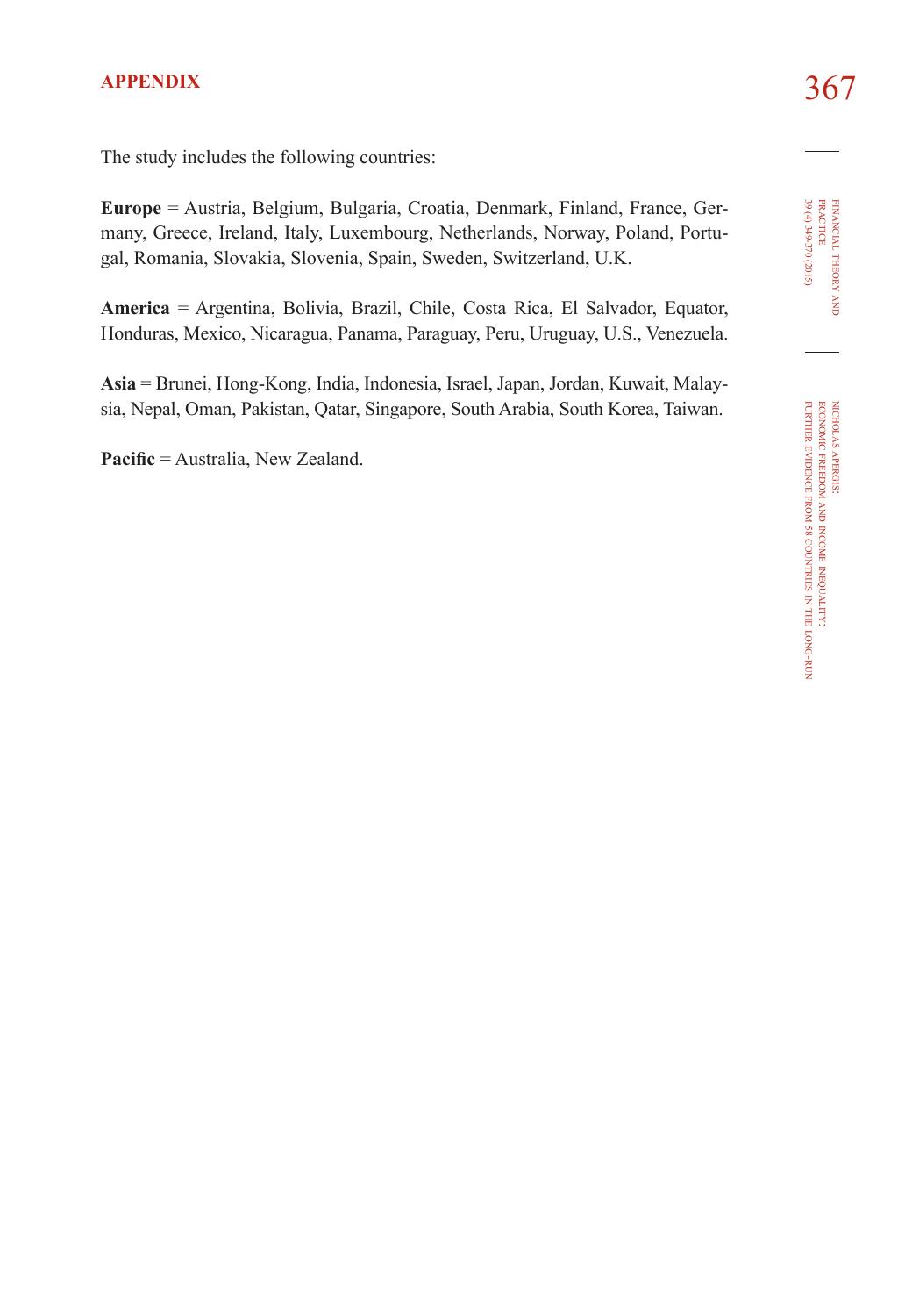## 368 **REFERENCES**

- 1. Acemoglu, D., 2003. Directed Technical Change. *Review of Economic Studies,* 69, pp. 781-809. doi: [10.1111/1467-937X.00226](http://dx.doi.org/10.1111/1467-937X.00226)
- 2. Adkins, L., Moomaw, R. and Savvides, A., 2002. Institutions, Freedom, and Technical Efficiency. *Southern Economic Journal,* 69, pp. 92-108. doi: [10.2307/1061558](http://dx.doi.org/10.2307/1061558)
- 3. Apergis, N., Dincer, O. and Payne, J., 2013. Economic Freedom and Income Inequality Revisited: Evidence from a Panel Error Correction Model. *Contemporary Economic Policy,* 32, pp. 67-75. doi: [10.1111/j.1465-7287.2012.00343.x](http://dx.doi.org/10.1111/j.1465-7287.2012.00343.x)
- 4. Ashby, N. and Sobel, R., 2008. Income Inequality and Economic Freedom in the U.S. States. *Public Choice,* 134, pp. 329-346. doi: [10.1007/s11127-007-](http://dx.doi.org/10.1007/s11127-007-9230-5) [9230-5](http://dx.doi.org/10.1007/s11127-007-9230-5)
- 5. Banerjee, A., 1999. Panel Data Unit Roots and Cointegration: An Overview. *Oxford Bulletin of Economics and Statistics,* 61, pp. 607-629. doi: [10.1111/1468-0084.61.s1.12](http://dx.doi.org/10.1111/1468-0084.61.s1.12)
- 6. Barro, R. J., 2000. Inequality and Growth in a Panel of Countries. *Journal of Economic Growth*, 5, pp. 5-32. doi: [10.1023/A:1009850119329](http://dx.doi.org/10.1023/A:1009850119329)
- 7. Barro, R., 1998. *Determinants of Economic Growth: A Cross-Country Empirical Study.* Cambridge: MIT Press.
- 8. Bennett, D. L. and Vedder, R. K., 2013. A Dynamic Analysis of Economic Freedom and Income Inequality in the 50 U.S. States: Empirical Evidence of a Parabolic Relationship. *Journal of Regional Analysis & Policy,* 43, pp. 42-55.
- 9. Berggren, N., 1999. Economic Freedom and Equality: Friends or Foes? *Public Choice,* 100, pp. 203-223. doi: [10.1023/A:1018343912743](http://dx.doi.org/10.1023/A:1018343912743)
- 10. Berggren, N., 2003. The Benefits of Economic Freedom: A Survey. *The Independent Review,* 8, pp. 193-211.
- 11. Browning, E. and Johnson, W., 1984. The Trade-Off between Equality and Efficiency. *Journal of Political Economy,* 92, pp. 175-203. doi: [10.1086/261219](http://dx.doi.org/10.1086/261219)
- 12. Carter, J., 2006. An Empirical Note on Economic Freedom and Income Inequality. *Public Choice,* 130, pp. 163-177. doi: [10.1007/s11127-006-9078-0](http://dx.doi.org/10.1007/s11127-006-9078-0)
- 13. Clark, J. R. and Lawson, R. A., 2008. The Impact of Economic Growth, Tax Policy and Economic Freedom on Income Inequality. *The Journal of Private Enterprise,* 24, pp. 23-31.
- 14. Cox, M. and Alm, R., 1995. *By Our Own Boostraps: Economic Opportunity & the Dynamics of Income Distribution*. Federal Reserve Bank of Dallas, Annual Report.
- 15. De Haan, J., Lundstrom, S. and Sturm, J. E., 2006. Market-Oriented Institutions and Policies and Economic Growth: A Critical Survey. *Journal of Economic Surveys,* 20, pp. 157-191. doi: [10.1111/j.0950-0804.2006.00278.x](http://dx.doi.org/10.1111/j.0950-0804.2006.00278.x)
- 16. Deininger, K., and Squire, L., 1996. A New Data Set Measuring Income Inequality. *World Bank Economic Review,* 10, pp. 565-591. doi: [10.1093/wber/10.3.565](http://dx.doi.org/10.1093/wber/10.3.565)
- 17. Engle, R. F. and Granger, C. W. J., 1987. Cointegration and Error Correction: Representation, Estimation, and Testing. *Econometrica,* 55, pp. 251-276. doi: [10.2307/1913236](http://dx.doi.org/10.2307/1913236)

financial

FINANCIAL THEORY PRACTICE 39 (4) 349-370 (2015)

39 (4) 349-370 (2015) practice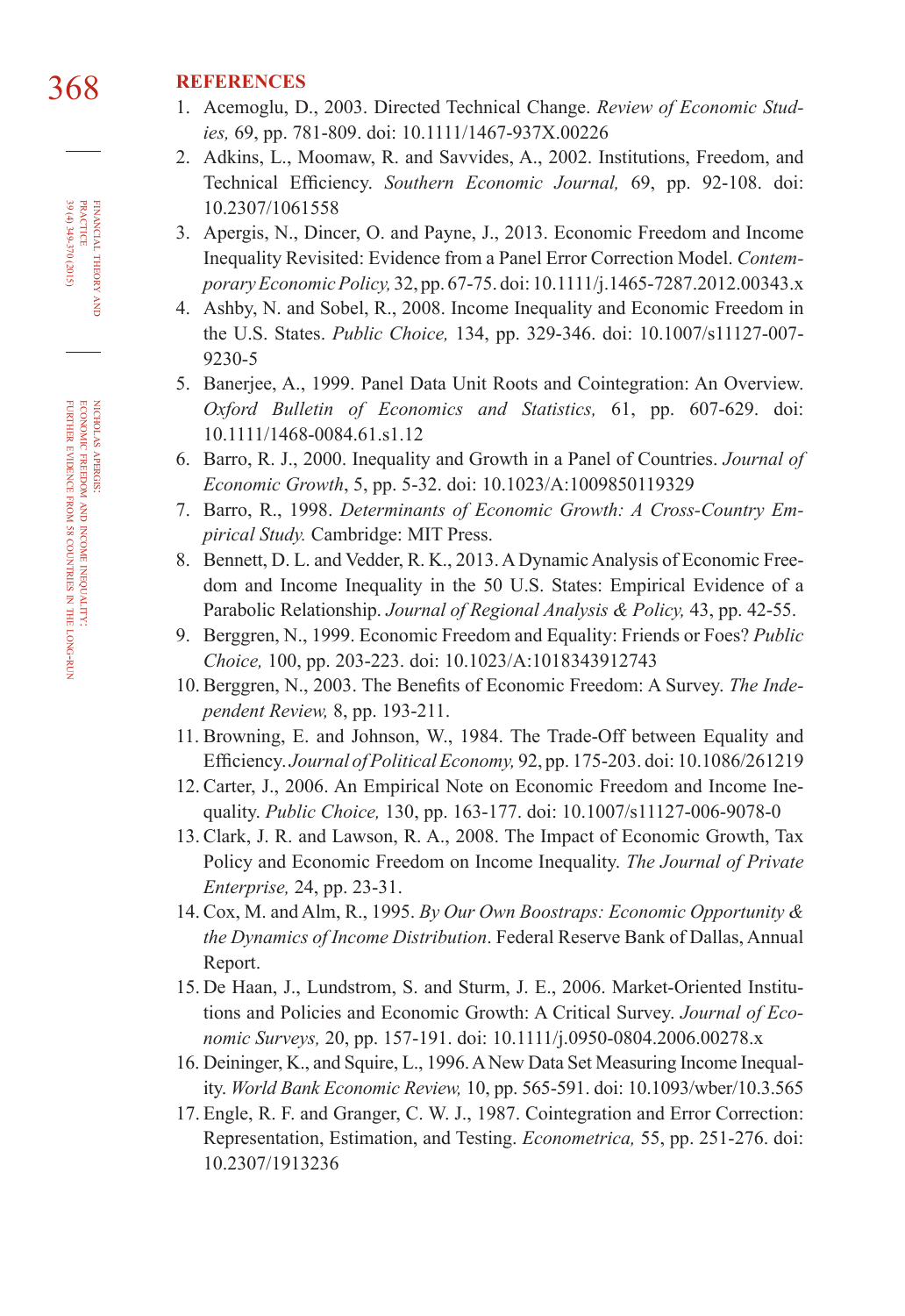- 19. Forbes, K. J., 2000. A Reassessment of the Relationship between Inequality and Growth. *American Economic Review,* 90, pp. 869-887. doi: [10.1257/aer.](http://dx.doi.org/10.1257/aer.90.4.869) [90.4.869](http://dx.doi.org/10.1257/aer.90.4.869)
- 20. Goldsmith, A., 1995. Democracy, Property Rights, and Economic Growth. *Journal of Development Studies,* 32, pp. 157-174. doi: [10.1080/00220389508422409](http://dx.doi.org/10.1080/00220389508422409)
- 21. González, A., Teräsvirta, T. and van Dijk, D., 2005. Panel Smooth Transition Regression Models. *Working Paper Series in Economics and Finance*, No. 604. Stockholm School of Economics.
- 22. Gruber, J. and Hungerman, D., 2007. Faith-Based Charity and Crowd-Out During the Great Depression. *Journal of Public Economics,* 91, pp. 1043- 1069. doi: [10.1016/j.jpubeco.2006.11.004](http://dx.doi.org/10.1016/j.jpubeco.2006.11.004)
- 23. Gwartney, J. and Lawson, D., 2002. *Economic Freedom of the World 2002 Annual Report*. Vancouver: The Fraser Institute.
- 24. Gwartney, J., Holcombe, R. and Lawson, R., 2006. Institutions and the Impact of Investment on Growth. *Kyklos,* 59, pp. 255-273. doi: [10.1111/j.1467-6435.](http://dx.doi.org/10.1111/j.1467-6435.2006.00327.x) [2006.00327.x](http://dx.doi.org/10.1111/j.1467-6435.2006.00327.x)
- 25. Hall, J. C., Sobel, R. S. and Crowley, G. R., 2010. Institutions, Capital and Growth. *Southern Economic Journal*, 77, pp. 385-405. doi: [10.4284/sej.2010.](http://dx.doi.org/10.4284/sej.2010.77.2.385) [77.2.385](http://dx.doi.org/10.4284/sej.2010.77.2.385)
- 26. Kao, C. and Chiang, M. H., 2000. On the Estimation and Inference of a Cointegrated Regression in Panel Data. Nonstationary Panels, Panel Cointegration, and Dynamic Panels. In Baltagi, B.H. (ed.) *Advances in Econometrics,* 15, pp. 179-222. doi: [10.1016/S0731-9053\(00\)15007-8](http://dx.doi.org/10.1016/S0731-9053(00)15007-8)
- 27. Karabegovic, A. and McMahon, F., 2005. *Economic Freedom of North America*. Vancouver: The Fraser Institute.
- 28. Kuznets, S., 1955. Economic Growth and Income Inequality. *The American Economic Review*, 45, pp. 1-28.
- 29. Li, H. and Zou, H., 1998. Income Inequality is not Harmful for Growth: Theory and Evidence. *Review of Development Economics,* 2, pp. 318-334. doi: [10.1111/1467-9361.00045](http://dx.doi.org/10.1111/1467-9361.00045)
- 30. Norton, S. W., 1998. Poverty, Property Rights, and Human Well-Being: A Cross-National Study. *Cato Journal,* 18, pp. 233-246.
- 31. Pedroni, P., 1999. Critical Values for Cointegration Tests in Heterogeneous Panels with Multiple Regressors. *Oxford Bulletin of Economics and Statistics,* 61, pp. 653-670. doi: [10.1111/1468-0084.61.s1.14](http://dx.doi.org/10.1111/1468-0084.61.s1.14)
- 32. Pedroni, P., 2000. Fully Modified OLS for Heterogeneous Cointegrated Panels. *Advanced in Econometrics,* 15, pp. 93-130. doi: [10.1016/S0731-](http://dx.doi.org/10.1016/S0731-9053(00)15004-2) [9053\(00\)15004-2](http://dx.doi.org/10.1016/S0731-9053(00)15004-2)
- 33. Pedroni, P., 2004. Panel Cointegration: Asymptotic and Finite Sample Properties of Pooled Time Series Tests with an Application to the PPP Hypothesis: New Results. *Econometric Theory,* 20, pp. 597-627. doi: [10.1017/](http://dx.doi.org/10.1017/S0266466604203073) [S0266466604203073](http://dx.doi.org/10.1017/S0266466604203073)